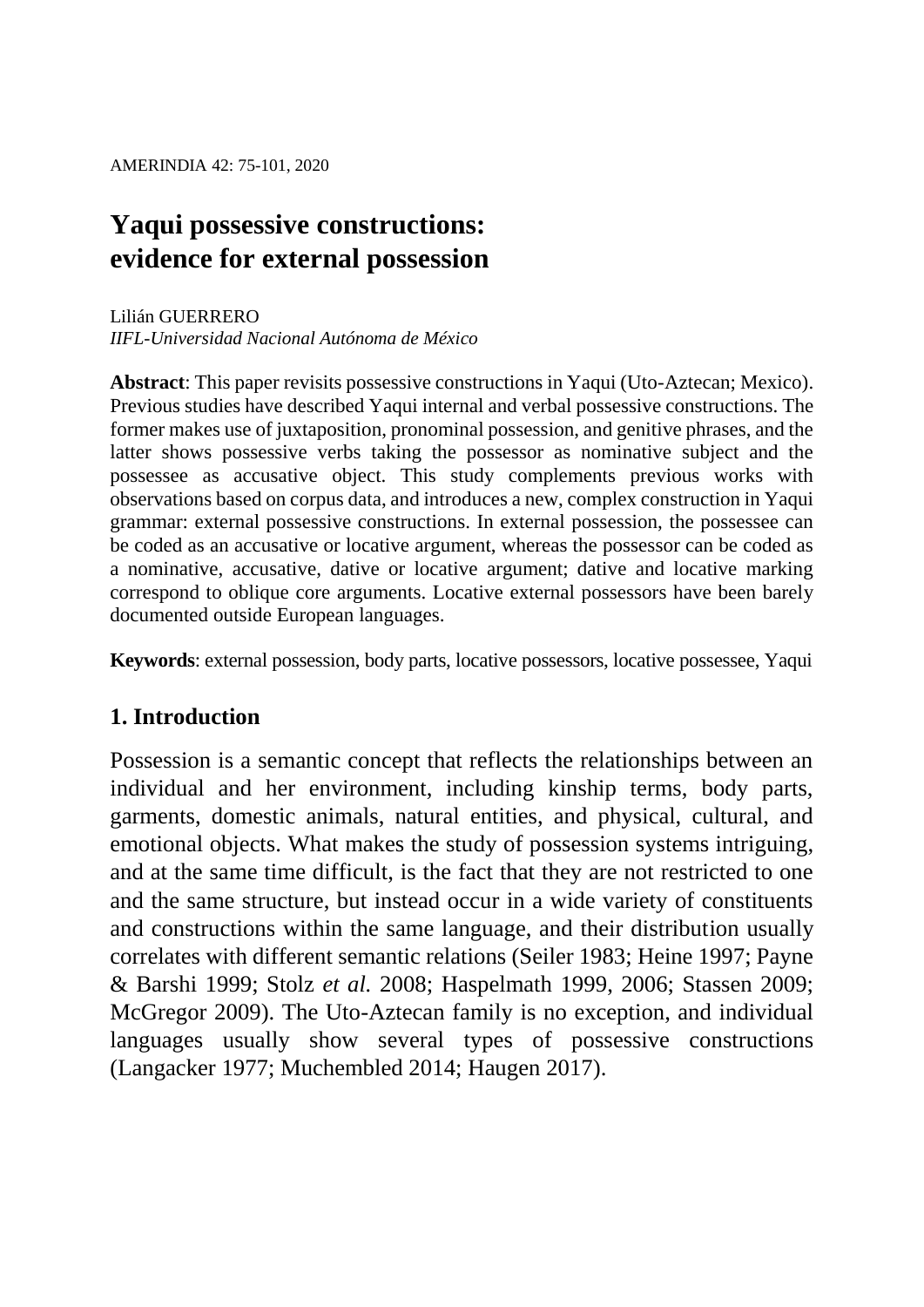The present study focuses on Yaqui.<sup>1</sup> There are a few studies on Yaqui possessive constructions (Jelinek & Escalante 1988; Gurrola 2005; Muchembled 2010; Álvarez 2012). These works have focused on internal and verbal possession, and they have have shown that the notion of (in)alienability is not a grammatical category (i.e. it is not obligatorily marked). Previous studies did not document the existence of external possession.

The aim of this paper is twofold. First, it seeks to build upon previous works by presenting some semantic correlations based on corpus data. Second, it aims to introduce external possession as a valid and productive construction in Yaqui grammar. We will confirm that internal and verbal possession can express virtually any possessive relation, whereas external possession is most prominent with body parts. Internal and verbal possession show the expected structural properties, but external possession reveals some interesting patterns of argument coding: the possessee can take accusative or locative marking, while the possessor can be marked as nominative, accusative, dative or locative. In Yaqui, dative and locative are marked by locative postpositions, so they correspond to oblique arguments. Regardless of the morphological coding, the external possessor functions as a semantic core argument of the verb, but has limited syntactic privileges, i.e., it cannot serve as a passive subject. Therefore, unlike typical external possessive constructions that involve the morphosyntactic 'promotion' of the possessor, Yaqui constructions prefer the 'demotion' of both the possessor and the possessee.

The information is organized as follows. §2 lays out the basic morphosyntactic features of the language, §3 briefly introduces the notion of possession, and §4 offers an overview of typical possessive constructions in Yaqui and introduces the corpus. §5 is organized in three sections; §5.1 presents the external possessive constructions (applicative, nominative, splitting), §5.2 examines their semantic properties, and §5.3 discusses their syntactic characteristics. §6 offers some final thoughts.

 $\overline{a}$ 

<sup>&</sup>lt;sup>1</sup> Yaqui (ISO: yaq) is a Southern Uto-Aztecan language spoken in Sonora, Mexico, and Arizona, US; this study is based on the Sonoran variety. I thank two anonymous reviewers and the associate editor of AMERINDIA for their useful comments and suggestions. The study was partially supported by the UNAM-DGAPA-PAPIIT (IN400919) and Conacyt (A1-S-24378) grants.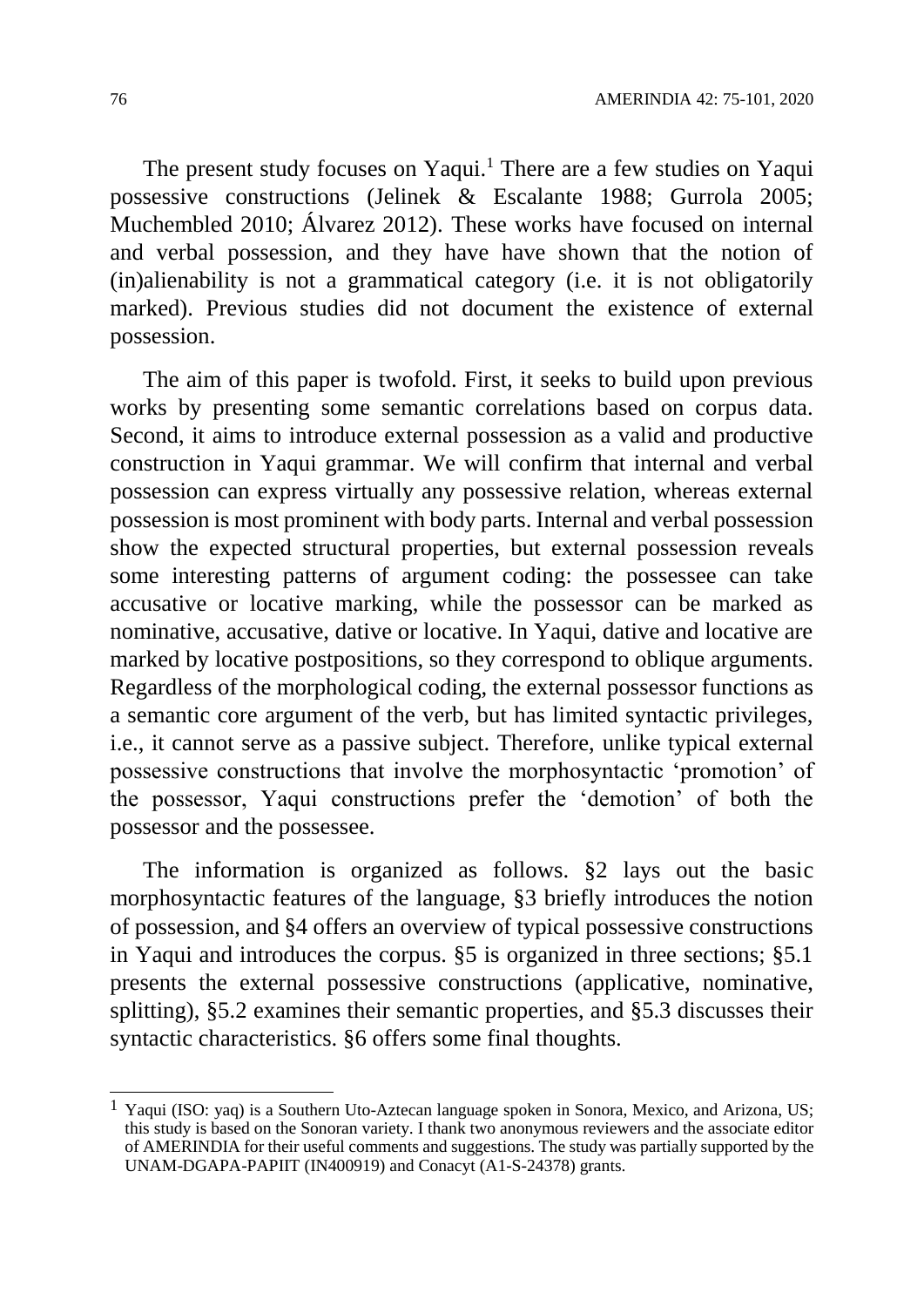# **2. The Yaqui language**

Yaqui is an agglutinating, accusative, dependent-marking, verb-final language; except for a few suppletive forms, verbs are not inflected for person or number (Lindenfeld 1973; Dedrick & Casad 1999; Guerrero 2006 and henceforth). There is a rigid SOV word order, though other orders are possible for specific pragmatic functions. The language distinguishes direct core arguments (nominative, accusative) from oblique core arguments. Direct and oblique core arguments are semantically required by the verb. In nominals, the nominative is unmarked  $-\varnothing$  (1a-b), and the accusative is marked by -*ta* (1b); the accusative *-ta* and the plural *-(i)m* are mutually exclusive (1c). When present, determiners also take case markers: -Ø for nominative, -*ka* for accusative, -*e* for oblique, and -*me* for plurals.<sup>2</sup>

- (1)a. *u-Ø o'ou-Ø batwe-u yeu=siika* DET-NOM man-NOM river-DIR out=go.SG.PFV 'The man went to the river.'
	- b. *u-Ø o'ou-Ø u-ka kari-ta bicha-k* DET-NOM man-NOM DET-ACC house-ACC see-PFV 'The man saw the house.'
	- c. *aapo u-me toto'im-im jinu-k* 3SG.NOM the-PL chicken-PL buy-PFV 'He/She bought the chickens.'

Oblique core arguments are marked by postpositions.<sup>3</sup> In addition to the goal of motion verbs (1a), the directional *-u* 'to' marks several semantic roles

 $\overline{a}$ <sup>2</sup> Abbreviations: ACC: accusative, APPL: applicative, CLM: clause linkage marker, CPLM: completive, DEM: demonstrative, DET: determiner, DESID: desiderative, DIR: directional, DM: discourse marker, GEN: genitive, IMPF: imperfective, INST: instrument, INT: intensifier, INTRA: intransitive, LOC: locative, LOCC: contact-locative, NEG: negation, NOM: nominative, OBL: oblique, PASS: passive, PFV: perfective, PL: plural, POSS: possessive, POT: potential, PRE: present, PSTC: past continuative, RED: reduplication, RES: resultative, SG: singular, STA: stative, TRA: transitive.

<sup>&</sup>lt;sup>3</sup> For a better understanding of case marking and grammatical relations, see Guerrero (2006, 2017, 2019a, b). For instance, the suffix *-ta* marks several syntactic functions including the object of several transitive verbs, the beneficiary of some ditransitive verbs, the subject of subordinate clauses, the complement of some postpositions, as well as some cases of internal possession. Although Lindenfeld (1973) suggested the term 'dependency marker', -*ta* is generally glossed as accusative in Yaqui grammar. -*u* is labeled 'dative-like' because it satisfies some but not all properties of dative case; it marks semantic arguments associated to directional roles such as goal, interlocutor and recipient, but also location and source. Furthermore, some postpositions mark their complement as nominative, e.g. the locative -*po* (2c), others mark it as accusative, e.g. *mak* 'with' (9a), and others alternate between the two, e.g., the directional  $-u$  (1a, 2a), and the locative  $-t$  (2b). In the last case, the suffix  $-ta$  is mandatory when the complement is animate.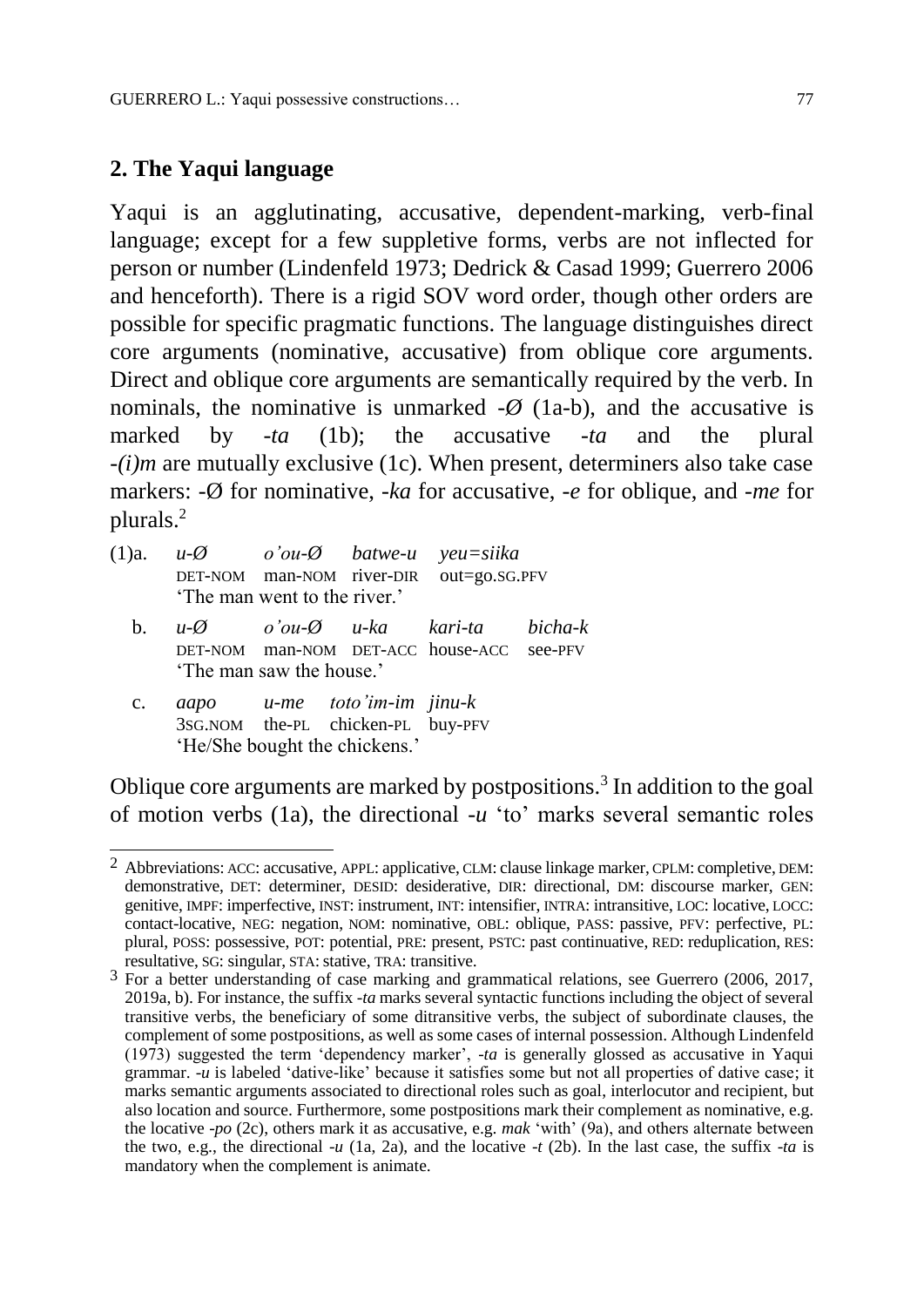typically associated with dative case in many languages, including the interlocutor, experiencer, or stimulus of verbs that translate as *talk to, miss, remember, forgive, be angry at (2a), i.e. dative-like marking. However, -u is* not the default coding for oblique core arguments. Verbs like *shout, know about, envy/be jealous, believe* mark the same argument with the 'contact' postposition -*t* 'at, over' (2b); verbs expressing sickness mark the patient with the general postposition -*po* 'on' (2c), though some verbs denoting disease or protuberances from a human body may use *-t* (2d). Oblique pronominal arguments are translated into Spanish with the dative clitic.

- (2)a. *Lupe-Ø Joan-ta-u waate-Ø* Lupe-NOM John-ACC-DIR miss-PRE 'Lupe misses John.' (Sp. *le extraña*)
	- b. *inepo Peo-ta-t e'a-Ø* 1SG.NOM Peter-ACC-LOCC believe-PRE 'I believe in Peter.' (Sp. *le cree*)
	- c. *Loola-Ø ousi tom-po wante-Ø* Lola-NOM a lot stomach-LOC feel.pain-PRE 'Lola's stomach aches.' (Sp. *le duele el estómago*)
	- d. *tampa'i-m ne-t yeu=weye* wisdom\_teeth-PL 1SG.OBL-LOCC out=go.SG.PRE 'My wisdom teeth are coming in.' (Sp. *me están saliendo las muelas del juicio*)

There are three classes of ditransitive verbs depending on the morphological marking of the third argument. Verbs like *bittua* 'send' (3a) mark the recipient/beneficiary with -*u*, i.e., dative-like marking; verbs of putting and removing (3b) mark the location with -*po* or -*t*, i.e., locative marking; verbs like *maka* 'give' mark the beneficiary with *-ta* (3c), i.e., primary-object marking. Multiple-accusative constructions are very common in Yaqui (Guerrero & Van Valin 2004). In the causative clause in (3d), the causee, the theme and the recipient all take accusative case.

- (3)a. *bempo u-ka toto'i-ta u-e jamut-ta-u bittua-k* 3PL.NOM DET-ACC hen-ACC DET-OBL woman-ACC-DIR send-PFV 'They sent the hen to the woman.'
	- b. *u-Ø jamut-Ø librom mesa-t to'a-k* DET-NOM woman-NOM book.PL table-LOCC lay.down.PL-PFV 'The woman put the books all over the table.'
	- c. *bempo u-ka toto'i-ta u-ka jamut-ta maka-k* 3PL.NOM DET-ACC hen-ACC DET-ACC woman-ACC give-PFV 'They gave the hen to the woman.'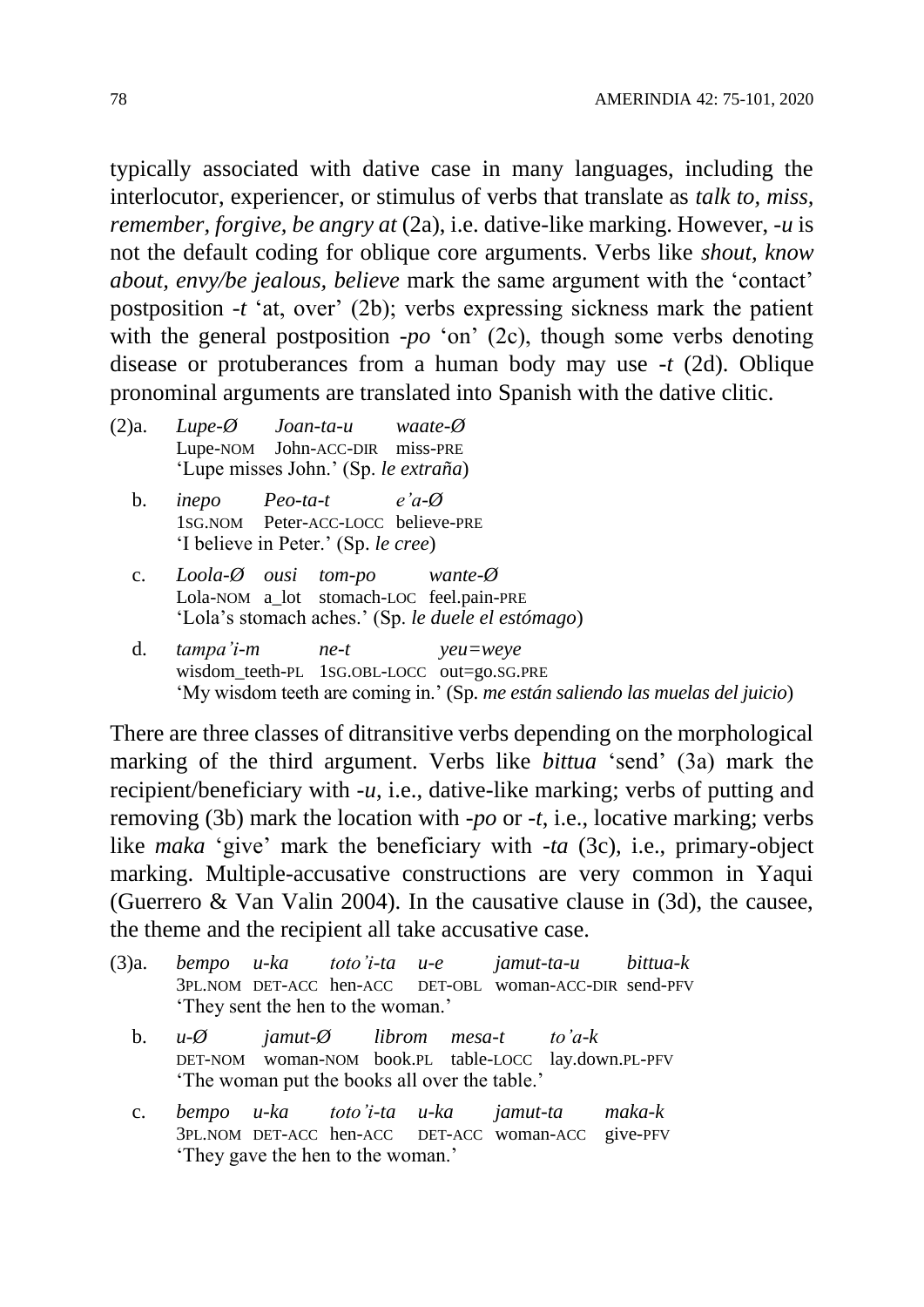d. *Peo-Ø usi-ta mansana-ta yoem-ta miik-tua-Ø* Peter-NOM child-ACC apple-ACC man-ACC give-cause-PRE 'Peter made/let the child give the man the apple.'

In §5, we will see that within external possessive constructions (EPCs), the possessor and the possessee can both be coded as direct and oblique core arguments.

# **3. Possessive constructions**

Possession is a semantic concept that involves two participants, namely the possessor and the possessee. On the semantic side, possession is a vaguelydefined notion that embraces different semantic associations (Heine 1997; Stolz *et al.* 2008; McGregor 2009):

- Closest, permanent, and most inherent relationships
- − Kinship terms: blood relations (*parents, children);* social and cultural relations *(wife, friends)*
- − Body parts: human, animal, plant parts (*head, face, liver)*; physical features, sickness
- − Part-whole: a component of an inanimate entity (*house's door, the lid of the pot*)
- − Location: an entity's side (*the bottom of the pot*), a place (*my town*), the location of an entity(*there is a stone in the beans, the beans have stones*)
- Less close, temporary, and less inherent possessive relationships
	- − Associative: a conventional/cultural nexus between a person/object and a position, work or religious situation (*her mourning, John's culture, my boss*)
	- − Ownership: animals, physical and other properties (*dog, house, clothes, money, food*)

On the morpho-syntactic side, there are, at least, three primary strategies to code a possessive relationship (Stassen 2009):

 *Internal possession*: the possessor and the possessee form a single constituent, e.g. possessive pronouns (*my dog*), genitive phrases (*John's dog; the dog of John*)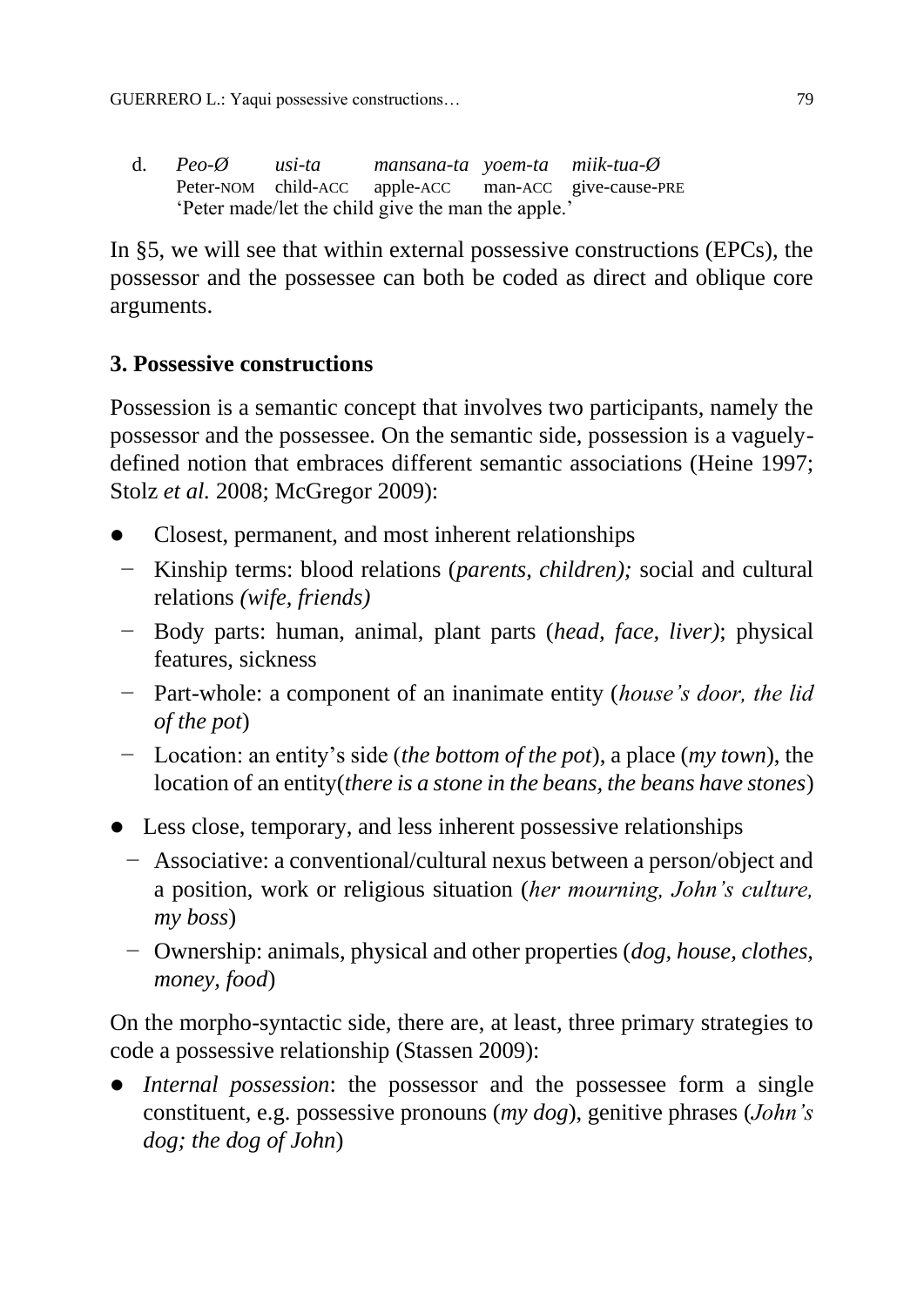- *Verbal possession*: a clause with a possessive verb, e.g. a possessororiented verb (*I have a dog)* or a possessee-oriented verb (*the dog belongs to me*)
- *External possession*: the possessor and the possessee belong to two constituents, and there is no possessive verb, e.g. dative possessor clauses (*me rompí el brazo* 'I broke my arm')

While the prototypical relations involve two participants with different specifications of animacy and agentivity (Stolz *et al.* 2008), the core meanings of possessive constructions include ownership, whole-part, and kinship relationships (Aikhenvald 2013). Many languages distinguish between inalienable possession and alienable possession, where the former is associated with the most inherent relations (kinship, body part, wholepart), and the latter with the less inherent relations. (Legal) ownership is thought to be the most canonical case of possession since the possessor is in control of the possessed thing, e.g. *Peter has/owns a motorcycle,* but *\*Peter has/owns his head* (Chappell & McGregor 1996).

# **4. Yaqui possessive constructions, an overview**

Yaqui has several types of possessive constructions. Previous studies have described internal and verbal possession (§4.1) from synchronic (Jelinek & Escalante 1988; Gurrola 2005), diachronic (Álvarez 2012) and comparative (Muchembled 2010) perspectives. Our aim here is to complement previous works with semantic observations based on corpora (§4.2).

### **4.1. Typical possessive constructions**

There are three types of internal possessive constructions (IPCs): juxtaposition (4), possessive phrases (5) and genitive phrases (6). The possessee is always a noun. In possessive phrases, the possessor is coded by a free pronoun; in genitive phrases, the possessor is coded by a noun and it is marked by the suffix -*ta* (an expected feature in dependent-marking languages). Notice that the regular order within IPCs is possessorpossessee.<sup>4</sup> In the examples, the possessor is in bold.

 $\overline{a}$  $4$  Yaqui is strongly (OV) nucleus-final, so the possessee occurs at the end of the phrase in IPC.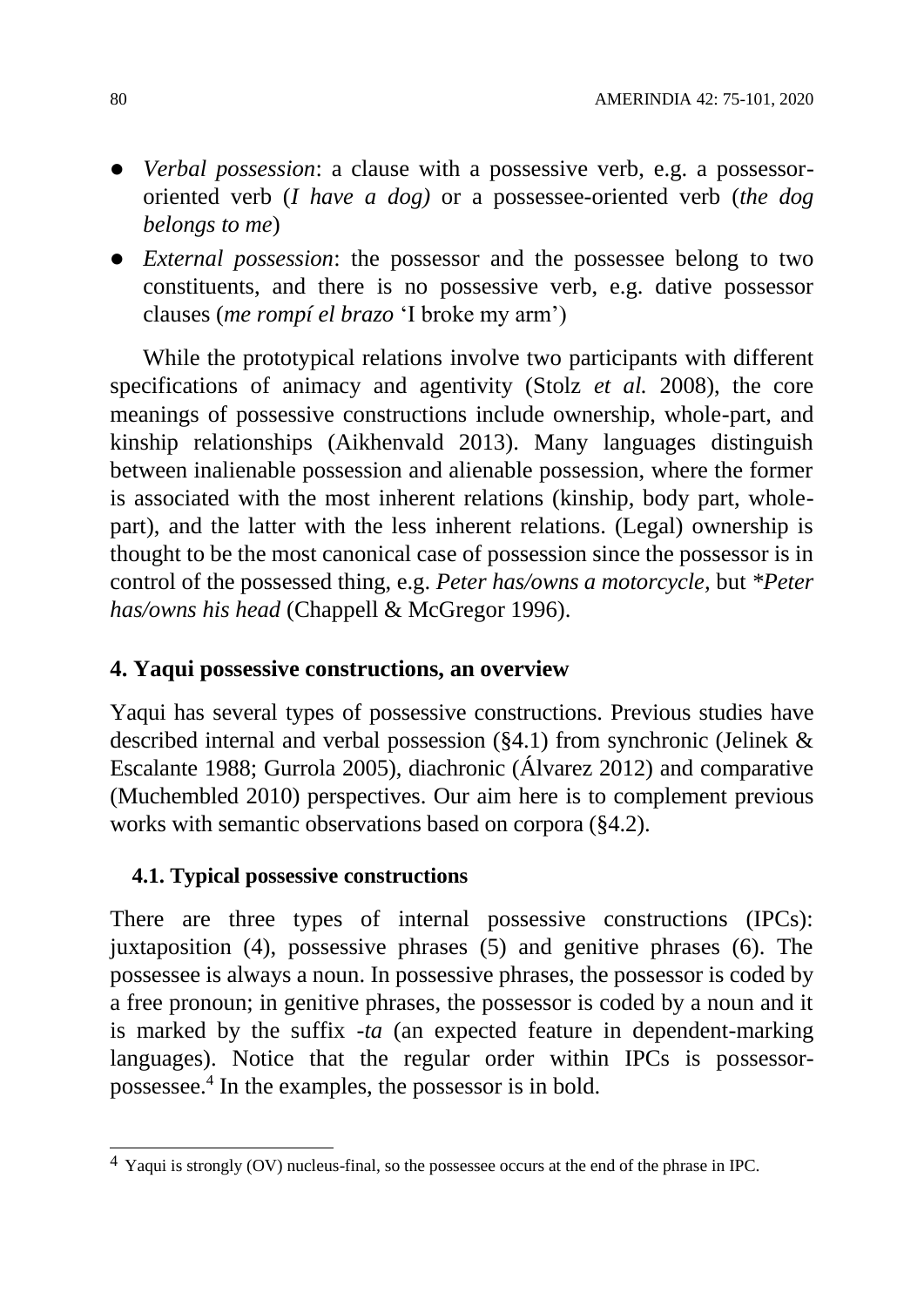| (4)a.          | juya                                     | buja-m     | tree            | branch-PL | 'tree's branch'     |
|----------------|------------------------------------------|------------|-----------------|-----------|---------------------|
| b.             | waka                                     | beea       | $_{\text{cow}}$ | skin      | 'cow's skin'        |
| $\mathbf{c}$ . | te'opo                                   | chaka'aria | church          | flank     | 'church's flank'    |
| (5)a.          | $\mathbf{i} n$ $\mathbf{a}$ $\mathbf{e}$ |            |                 |           | 'my mother'         |
| b.             | <b>em</b> koba                           |            |                 |           | 'your (SG) head'    |
| c.             | $a$ jo'a                                 |            |                 |           | 'his/her home'      |
| d.             | <i>itom pweplum</i>                      |            |                 |           | 'our town'          |
| e.             | enchim kujteerim                         |            |                 |           | 'your (PL) courage' |
| f.             | <b>bempo'im</b> ya'ut                    |            |                 |           | 'their boss'        |
| (6)a.          | uusi-ta                                  | yeka       | child-ACC       | nose      | 'the child's nose'  |
| b.             | Maria-ta                                 | luutu      | Mary-ACC        | grief     | 'Mary's grief'      |
| $\mathbf{c}$ . | pueplo-ta                                | wayoa      | town-ACC        | shore     | 'the town's shore'  |

In several languages, if the possessor is the speaker or a speech act participant, the structure is more "closely knit" (Aikhenvald 2013: 10). In Yaqui,  $1<sup>st</sup>$  and  $2<sup>nd</sup>$  persons make use of simple possessive pronouns, but the 3<sup>rd</sup> person can be coded by different possessive phrases and genitive phrases. Thus, there is a simple pronoun in (7a), a long/emphatic pronoun in (7b), a general possessive pronoun -*wa* in (7c), and a simple pronoun and -*wa* in (7d); (7e) depicts a genitive phrase (7e), and (7f) a genitive phrase followed by a possessive phrase, i.e., multiple-making.<sup>5</sup>

|                | (7)a. <b><i>a kari</i></b>                      | 'his/her house'            |
|----------------|-------------------------------------------------|----------------------------|
| $\mathbf{b}$ . | <b>apo'ik</b> kari                              | 'his/her house'            |
|                | c. $kari$ <b>wa</b>                             | 'his/her house'            |
|                | d. $\boldsymbol{a}$ kari-wa                     | 'his/her house of him/her' |
|                | e. <b>Joan-ta</b> kari                          | 'John's house'             |
|                | f. <b>Joan-ta a</b> kari-wa 'his house of John' |                            |

Yaqui also has three possessor-oriented verbs: *-(e)k* directly attached to the possessed entity (8a), *jippue* (8b) and *atte'ak* (8e). The last two take the possessor as the nominative subject and the possessee as the accusative object.

|  | (8)a. Junama Wa'imam-po ket <b>ne</b>     |  | wawae-k-an                                        |
|--|-------------------------------------------|--|---------------------------------------------------|
|  |                                           |  | there Guaymas-LOC also 1sG.NOM relative-have-PSTC |
|  | 'There in Guaymas, I had some relatives.' |  |                                                   |

 $\overline{a}$ 5 Notice that the possessive pronoun -*wa* marks the possessed noun, a feature found in head-marking languages.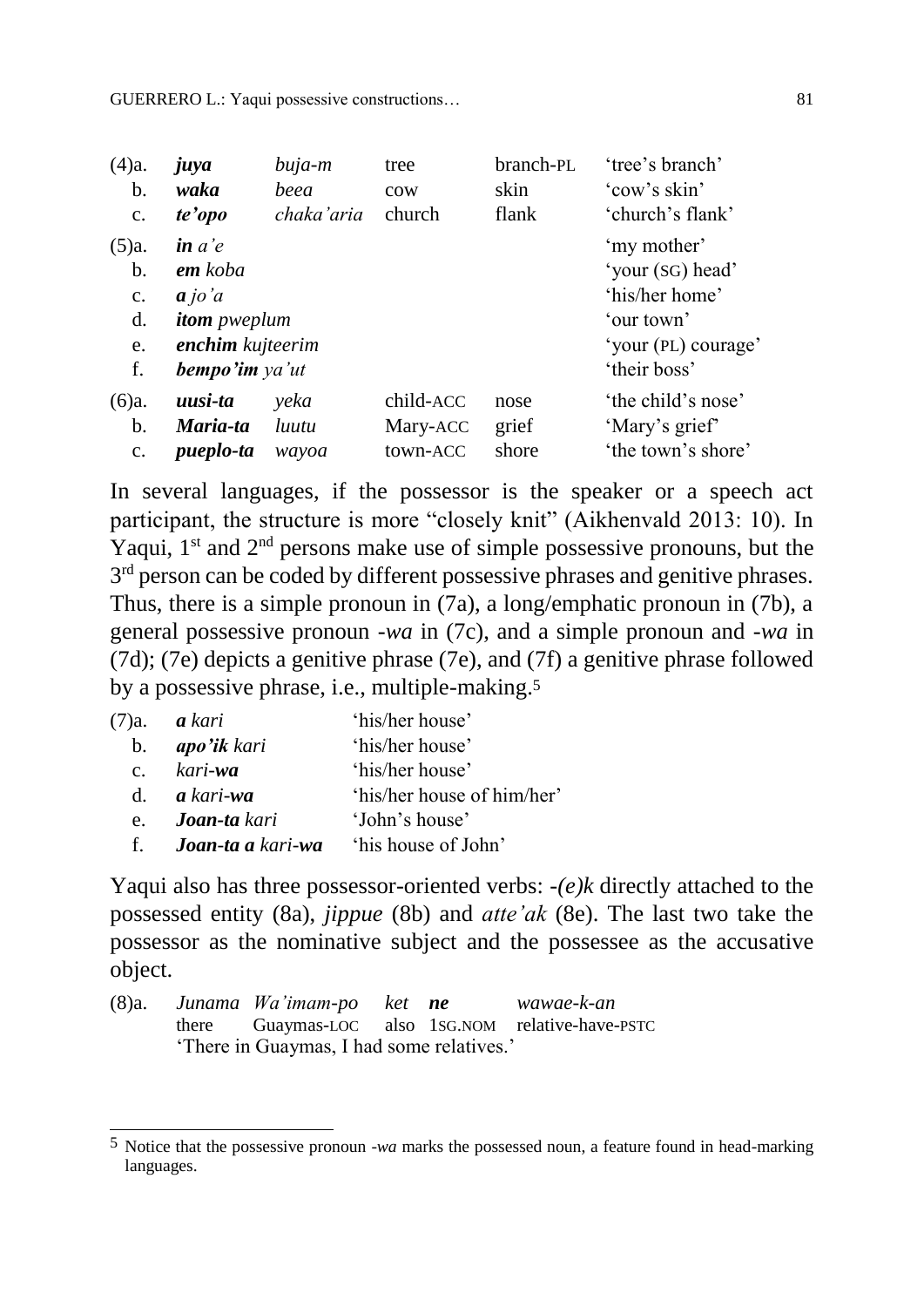- b. *into juna-me bea moream ket jippue-Ø* DM DEM-PL DM moream.PL also have-PRE 'And they also have the *moream* [a type of wisdom]'
- c. *u-ka guitarra-ta Ivan-Ø atteak* DET-ACC guitar-ACC Ivan-NOM own 'Ivan owns that guitar.'

#### **4.2. Possessive constructions in the corpus**

The corpus discussed here consists of a large and diverse collection of data that includes spontaneous and semi-spontaneous data, as well as data from direct elicitation. The spontaneous data (40%) come from oral texts including folk stories, life stories, and conversation. The semi-spontaneous data (47%) was obtained in the field to document linguistic phenomena unrelated to possession; this group includes examples from the Yaqui-Spanish dictionary (Estrada *et al.* 2004), and well-known visual stimuli used in field work (motion, locative/posture, put/take, and cut/break verbs; the frog story, and the pear story).<sup>6</sup> Data from direct elicitation (13%) were also collected to corroborate specific issues. Table 1 shows some preliminary correlations. As expected, internal and verbal possession are the most common constructions present in the corpus, but there is also a third type: external possession (§5). Not only are all three construction types valid strategies within spontaneous, semi-spontaneous and direct elicitation data, but they also occur with similar frequency. For instance, possessive pronouns and the possessive verbs -*k* and *jippue* are the preferred structures. Furthermore, although kinship and body parts can be unpossessed (9), this zero marking is unusual, suggesting that typical inalienable nouns do prefer to appear within a possessive construction. There are fewer instances of external possession; this may explain why this construction went unnoticed until now.

- (9)a. *apa-ta-mak yebij-bae, in maala-Ø* father-ACC-with arrive.SG-DESID 1SG.POSS mother-NOM 'With respect to my mother, she will arrive with [your] father.'
	- b. *Peo-Ø gokim-mea juya-ta na'ikimte-Ø* Peter-NOM foot.PL-INST.PL branch-ACC separate-PRE 'Peter separates the branches with [his] feet.'

 $\overline{a}$ <sup>6</sup> See the reference to the stimuli at the end of the paper.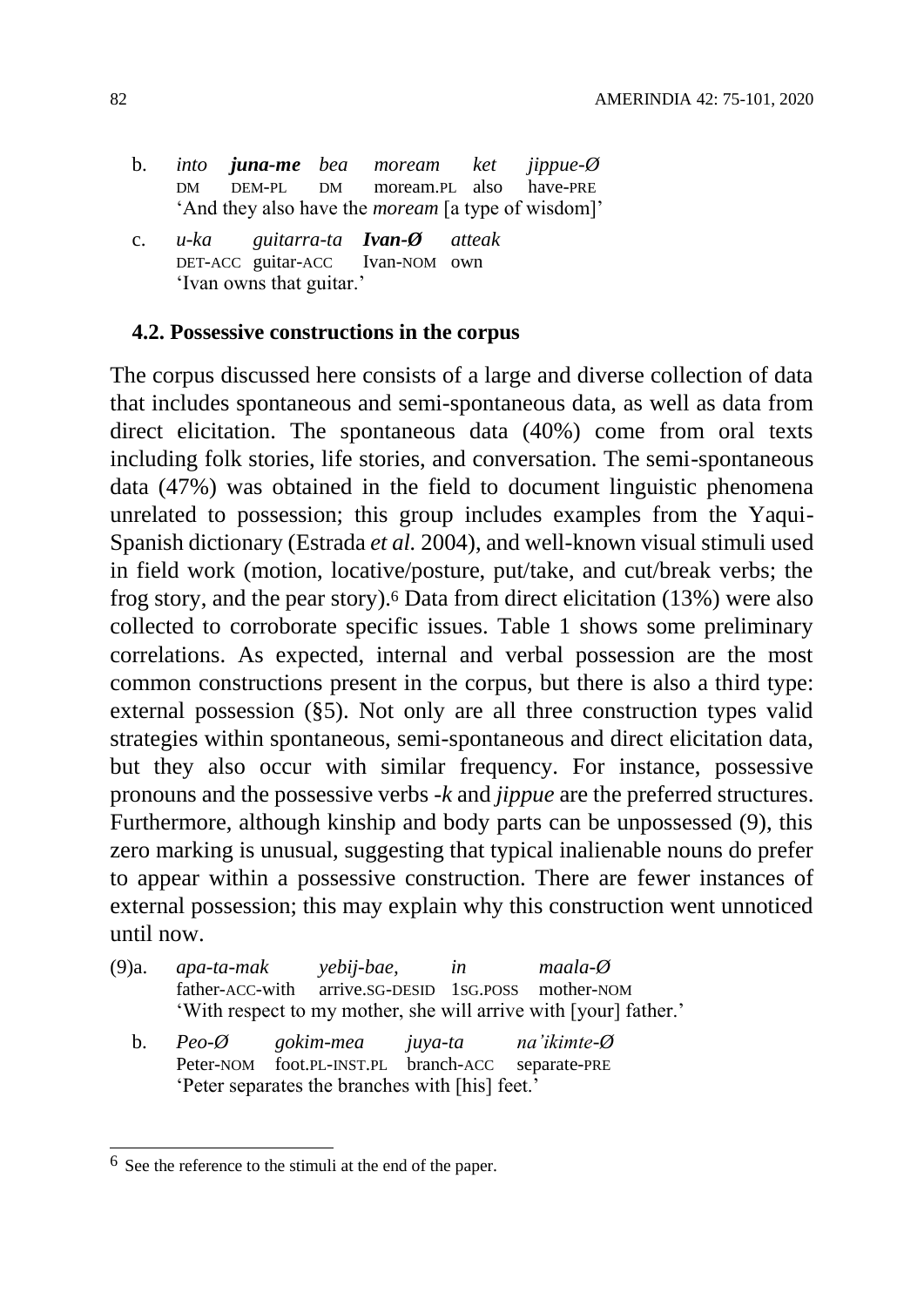|              | <b>Possessive</b><br>constructions | <b>Spontaneous</b>       | Semi-<br>spontaneous | <b>Direct</b> | <b>Total</b> |
|--------------|------------------------------------|--------------------------|----------------------|---------------|--------------|
| internal     | Juxtaposition                      | 13                       | 96                   | 7             | 116          |
| (63%)        | Possessive phrases                 | 333                      | 194                  | 34            | 561          |
|              | Genitive phrases                   | 30                       | 59                   | 15            | 104          |
| verbal       | Possessive verb $-e/k$             | 38                       | 82                   | 25            | 145          |
| (24%)        | Possessive verb jippue             | 30                       | 70                   | 24            | 124          |
|              | Possessive verb <i>atte'ak</i>     |                          | 4                    | 13            | 24           |
| external     | Nominative possessives             | $\overline{\mathcal{L}}$ | 23                   |               | 29           |
| $(11\%)$     | Applicative possessives            | 9                        | 22                   | 22            | 53           |
|              | Splitting possessives              | 10                       | 32                   | 16            | 58           |
| zero $(2\%)$ | Kinship and body parts             | 9                        | $\overline{2}$       | 10            | 21           |
|              |                                    | 484                      | 586                  | 167           | 1235         |

TABLE 1. Yaqui possessive constructions (corpus)

All possessive constructions can express virtually any possessive relationship, but there are some restrictions (Table 2). On the one hand, internal possession and the verb *-(e)k* serve as general constructions since they combine with both inalienable and alienable nouns. As first mentioned by Jelinek & Escalante (1988), *jippue* cannot express the closest kinship relations (e.g. with parents, daughters, sons), but in oral texts it is possible to find examples expressing 'having a child under custody' or kinship terms outside the core family (10a). On the other hand, *atte'ak* may code an emphatic inalienable relation (10b). The regular use of *atte'ak* is to express legal ownership of physical objects and a few domestic animals.

| $(10)a$ . <i>ite=into itom papa yo'o-ta jippue-n</i> |  |                               |                                            |                                                             |
|------------------------------------------------------|--|-------------------------------|--------------------------------------------|-------------------------------------------------------------|
|                                                      |  |                               |                                            | 1PL.NOM=DM 1PL.POSS papa_old-ACC have-PSTC                  |
|                                                      |  | 'And we had our grandfather.' |                                            |                                                             |
|                                                      |  |                               | b. <i>ini'i jamut</i> asoa-ta empo atte'ak |                                                             |
|                                                      |  |                               | DEM woman son-ACC 2sG.NOM own              |                                                             |
|                                                      |  |                               |                                            | 'That woman's son is yours.' (lit. you own the woman's son) |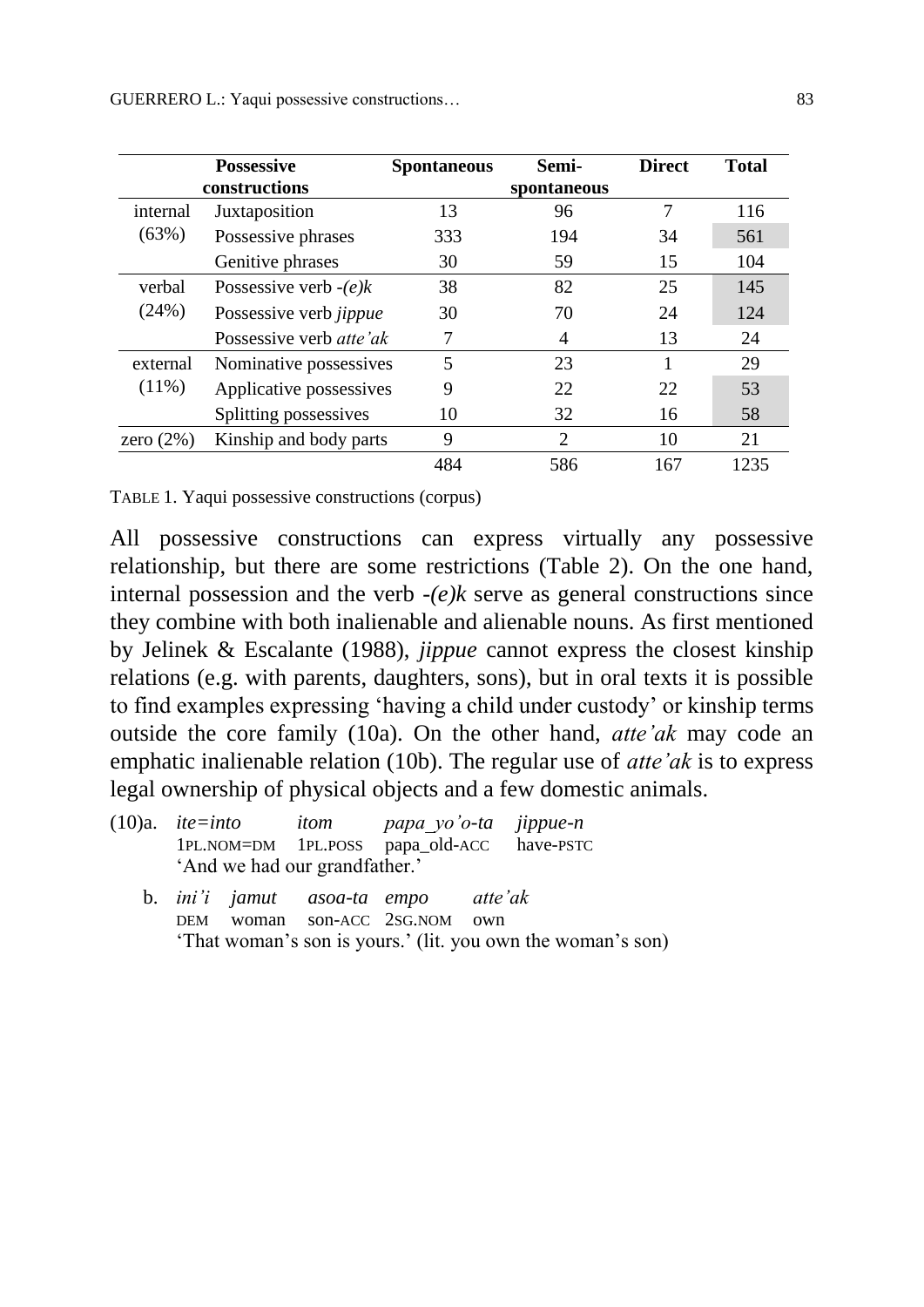| <b>Possessive</b>              | <b>Possessive relationships</b><br><b>Total</b> |     |    |                |                                                             |     |      |  |
|--------------------------------|-------------------------------------------------|-----|----|----------------|-------------------------------------------------------------|-----|------|--|
| <b>Constructions</b>           |                                                 |     |    |                | kinship body part part-whole locative associative ownership |     |      |  |
| Juxtaposition                  | 6                                               | 30  | 51 | 17             |                                                             | 8   | 116  |  |
| Possessive phrases             | 325                                             | 65  |    | 23             | 38                                                          | 110 | 561  |  |
| Genitive phrase                | 28                                              | 34  | 3  | $\overline{2}$ | 9                                                           | 28  | 104  |  |
| Possessive verb $-(e)k$        | 33                                              | 45  | 10 | 20             | 17                                                          | 20  | 145  |  |
| Possessive verb <i>jippue</i>  | 11                                              | 46  |    | 5              | 16                                                          | 46  | 124  |  |
| Possessive verb <i>atte'ak</i> | 4                                               |     |    |                |                                                             | 19  | 24   |  |
| Nominative possessives         |                                                 | 29  |    |                |                                                             |     | 29   |  |
| Applicative possessives        | $\mathcal{D}_{\cdot}$                           | 27  |    |                |                                                             | 21  | 53   |  |
| Splitting possessives          |                                                 | 54  |    |                |                                                             |     | 58   |  |
| Zero marking                   |                                                 | 20  |    |                |                                                             |     | 21   |  |
|                                | 410                                             | 353 | 69 | 67             | 84                                                          | 252 | 1235 |  |

TABLE 2. Yaqui possessive constructions and possessive relations

The distribution shown in Table 2 suggests that Yaqui does not consistently follow the expected form-function relationships in alienability contrast (Haiman 1983; Haspelmath 2006). That is, kinship terms prefer possessive pronouns over genitive phrases but not over juxtaposition or zero marking. Body parts combine with most possessive constructions regardless their morphological coding. In fact, external possession -the most complex codingis mostly constrained to inherently possessed body parts.

# **5. External possession in Yaqui**

External possession constructions (EPCs) include any construction in which a noun is coded as a constituent of a verb but semantically understood as the possessor of another argument. That is, the possessor and the possessee serve as two independent constituents and there is no possessive verb. EPCs can involve noun incorporation, applicative morphemes, 'raising', or possessee demotion (Payne & Barshi 1999; Haspelmath 1999). Based on the coding of the external possessor (EP), three EPCs have been identified in Yaqui:<sup>7</sup> applicative, nominative, and 'splitting'. The description begins with the most regular type, and then continues with the more complex structures. In

<sup>7</sup> Álvarez (2012) mentions two types of EP constructions: the applicative EPC (originally presented in Guerrero 2007), and the stative EPC in (i-ii). There are no examples of stative EPCs in my sample.

| (i) $[Pe^{-t}a \quad kari]$ - $\emptyset$ |                           | va'a-la   | (ii) | $Peo-Q$                     | kari-ta va'a-la              |  |
|-------------------------------------------|---------------------------|-----------|------|-----------------------------|------------------------------|--|
|                                           | Peter-GEN house-NOM       | build-RES |      | Peter-NOM house-ACC build-R |                              |  |
|                                           | 'Peter's house is built.' |           |      |                             | 'Peter has the house built.' |  |

 $\overline{a}$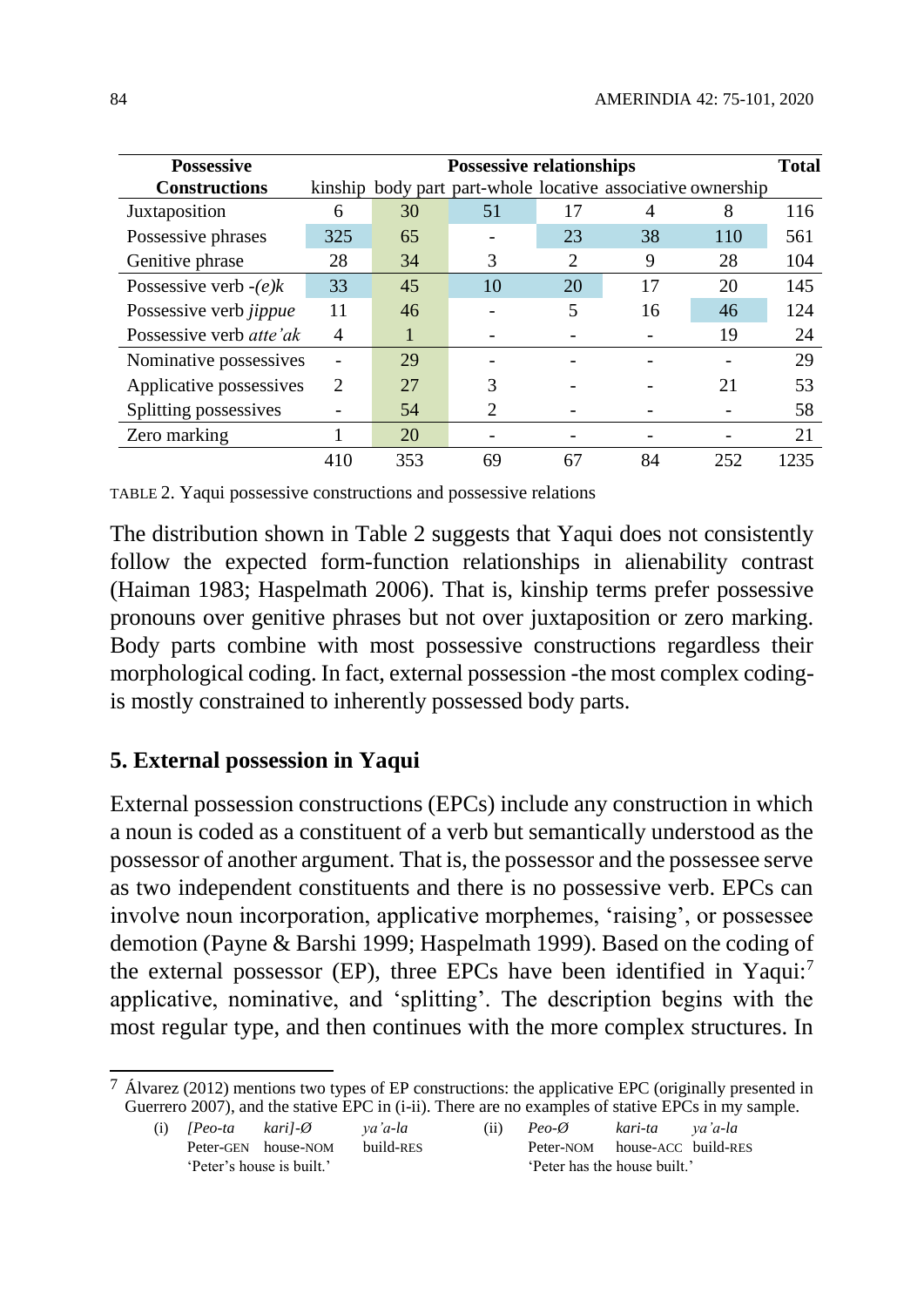the examples, the possessor and the possessee are in brackets, and the possessor is in bold.

### **5.1. Yaqui external possessive constructions**

*Applicative possession.* In an applicative clause, an adjunct or oblique core argument is coded as a direct core argument. In (11a), the beneficiary is marked by the postposition -*betchi'ibo* 'for'. In the applicative version in (11b), the morpheme -*ria* is added to the verb and the beneficiary is coded as an accusative argument, i.e., a double-accusative construction.

|                                                           |  | $(11)a$ . Aurelia- $\emptyset$ u-ka wakabak-ta joa-k Goyo-ta-betchi'ibo |
|-----------------------------------------------------------|--|-------------------------------------------------------------------------|
|                                                           |  | Aurelia-NOM DET-ACC wakabaki-ACC cook-PFV Goyo-ACC-for                  |
| 'Aurelia cooked the wakabaki soup for Goyo.'              |  |                                                                         |
| b. Aurelia- $\emptyset$ Goyo-ta u-ka wakabak-ta joa-ria-k |  |                                                                         |
|                                                           |  | Aurelia-NOM Goyo-ACC DET-ACC wakabaki-ACC cook-APPL-PFV                 |
| 'Aurelia cooked Goyo the wakabaki soup.'                  |  |                                                                         |

There are examples of applicative EPCs in my corpus. In (12a), *pitta* 'squash' takes three arguments: agent, theme and location; the theme 'my fingers' exemplifies an IPC. In the applicative version in (12b), the EP is coded as an independent accusative argument. In this EPC version, there is an additional direct core argument, the accusative possessor *nee*. Note that the word order for the possessor and the possessee is different from the one attested in the IPC.

| $(12)a$ . <i>aapo</i> | $\int$ in | mam-pusiam] pueta-po pitta-k                        |  |
|-----------------------|-----------|-----------------------------------------------------|--|
|                       |           | 3SG.NOM 1SG.POSS hand-finger.PL door-LOC squash-PFV |  |
|                       |           | 'He/She squashed my fingers in the door.'           |  |

b. *aapo [mam-pusiam] [nee] pueta-po pitta-ria-k* 3SG.NOM hand-finger.PL 1SG.ACC door-LOC squash-APPL-PFV 'He/She squashed my fingers in the door.' (lit. squashed me the fingers)

In addition to body parts (13a), applicative EPCs may involve kinship (13b), part-whole (13c), and close ownership (13d) including domestic animals, water, money, garments, cars, and kitchen artefacts. Occasionally, a kin's possessor may be coded twice, externally and internally (13b), but the obligatory coding is the accusative EP. The examples in (13b-c) illustrate that other syntactic arguments can appear between the possessor and the possessee, i.e., they are two separate constituents.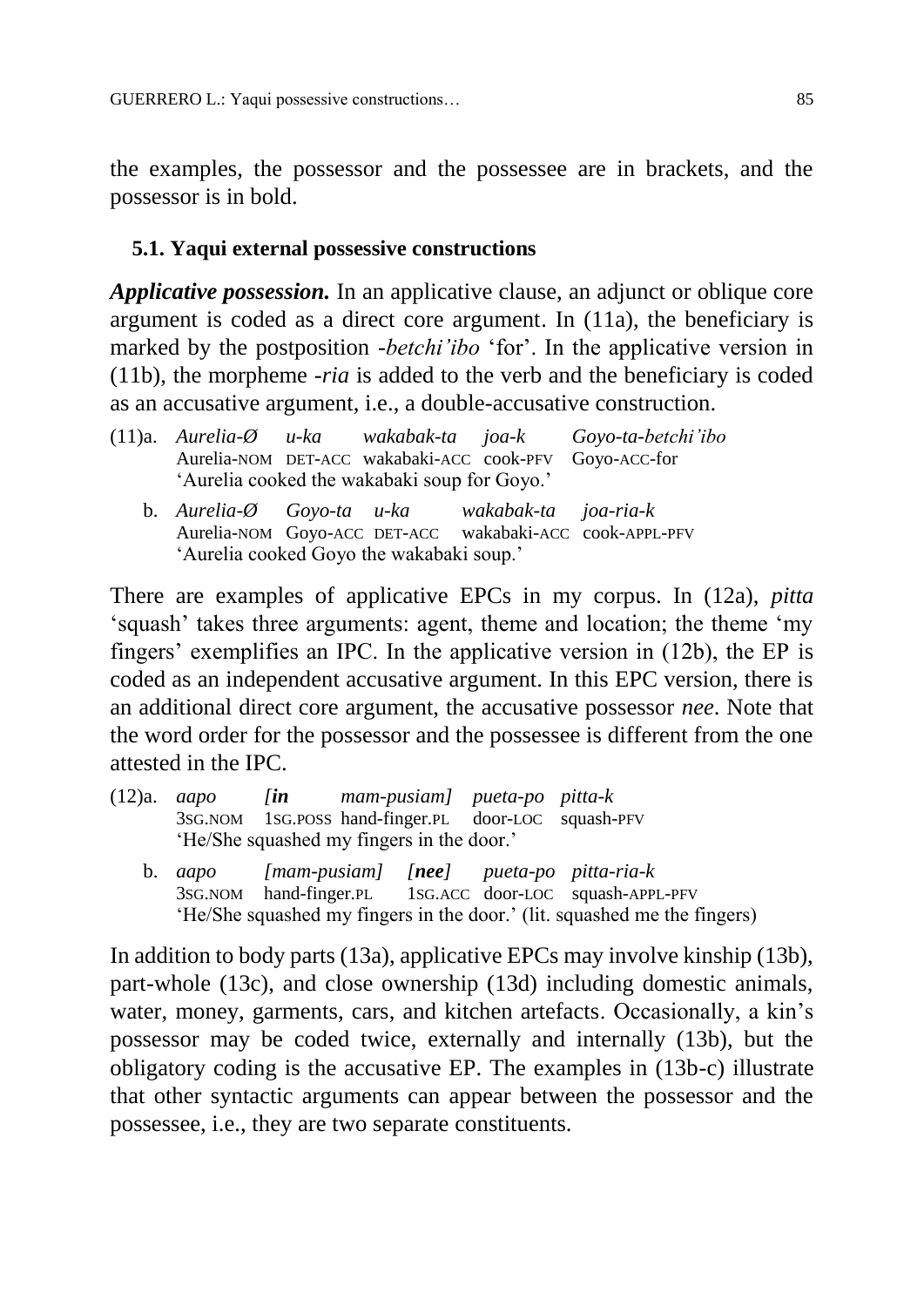- (13)a. *bea [koba-ta] [a] wik-ria-k* DM head-ACC 3SG.ACC cut-APPL-PFV 'And then, [the other boy] cut him on the head.'
	- b. *Yookooni-Ø [in huubi] [nee] etbwa-ria-k* Yookoni-NOM 1SG.POSS wife 1SG.ACC steal-APPL-PFV 'The Yookoni stole my wife from me.' (lit. stole me my wife)
	- c. [*karo-ta]=te [maniam] tu'ute-ria-k* car-ACC=1PL.NOM brake.PL fix-APPL-PFV 'We fixed the car's brakes.' (lit. fixed the car the brakes)
	- d. *[soto'i-ta]=ne [jamut-ta] jamta-ria-k* pot-ACC=1SG.NOM woman-ACC break-APPL-PFV 'I broke the woman's pot.' (lit. broke the pot the woman)

*Nominative possession.* Nominative EPCs involve two-place predicates but, unlike verbal possession in (8b-c), they do not form typical transitive clauses: the possessor serves as the nominative subject, but the possessee is marked by the locative postposition -*po* (14a), i.e., it is an oblique core argument. The nominative EPC is common with injury verbs, so the possessee must be a body part.<sup>8</sup> The nominative subject and the locative possessee must be coreferential.

|     |                                       | $(14)a$ . [ <b>u-Ø</b> ili <b>uusi-Ø</b> ] [pujba-po] witta-Ø |                                                                    |
|-----|---------------------------------------|---------------------------------------------------------------|--------------------------------------------------------------------|
|     |                                       | DET-NOM little child-NOM face-LOC scratch-PFV                 |                                                                    |
|     |                                       |                                                               | 'The child is scratching [his] face.' (lit. scratches on the face) |
|     | b. $[goi \ttonom-po] = [ne]$ ieokte-k |                                                               |                                                                    |
| two |                                       | knee.PL-LOC=1sG.NOM scrape-PFV                                |                                                                    |
|     |                                       | 'I scraped both my knees.' (lit. on both knees scraped)       |                                                                    |

Nominative EPCs do not have an IPC counterpart; compare (15a-b). There is also a restriction against adding a co-referential dative pronoun (15c). These constraints are exclusive to this EPC type. The example in (15d) demonstrates that possessed nouns other than body parts can occur within an IPC in object position; the example in (15e) shows that possessive pronouns do occur with oblique arguments as well as adjuncts.

(15)a. *[Lupe-Ø] [mam-po] taja-k* Lupe-NOM hand-LOC burn-PFV 'Lupe burned [her] hand.' (lit. burned on hand)

 $\overline{\phantom{a}}$  $8$  These verbs require two core arguments but not a possessor-possessee relationship, e.g. 'The child scratched the paper/your face'. When inherent possession is present, then a nominative ECP occurs.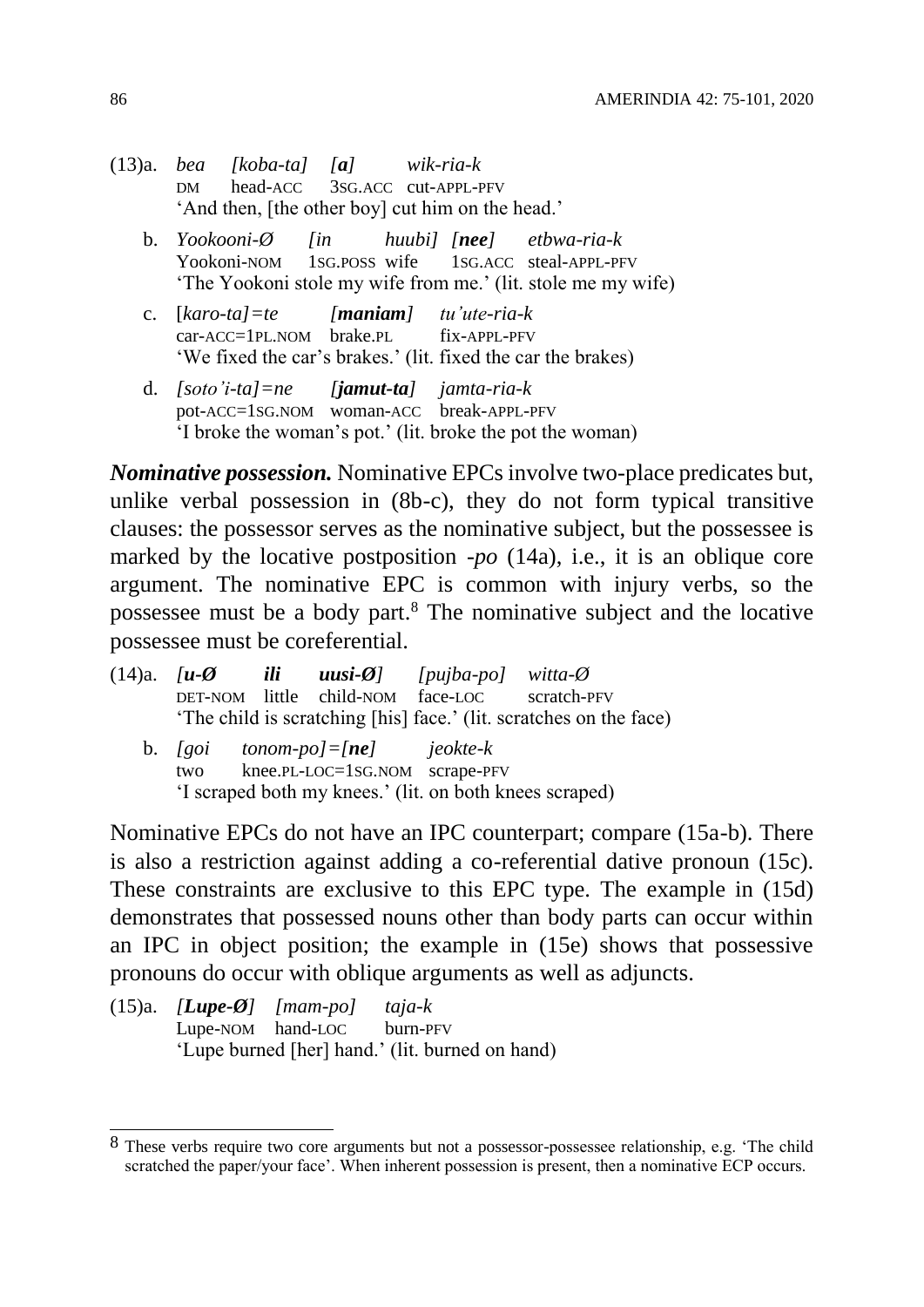- b.  $*[Lupe-\emptyset_i]$   $[a_i$  *mam-pol taja-k* Lupe-NOM 3SG.POSS hand-LOC burn-PFV 'Lupe burned [on] her hand.'
- c. \* *[Lupe-Øi] [mam-po] [a-ui] taja-k* Lupe-NOM hand-LOC 3SG.OBL-DIR burn-PFV 'Lupe burned her on the hand.'
- d. *inepo [a kari] taja-k* 1SG.NOM 3SG.POSS house burn-PFV 'I burned his house.'
- e. *u-Ø lakron-Ø in jo'a-u kibake-k a joiwai-ta-mak* DET-NOM thief-NOM 1SG.POSS house-DIR enter.SG-PFV 3SG.POSS friend-ACC-with 'The thief got into my house with his friend.'

**'Splitting' possession.**<sup>9</sup> In the EPCs below, there is no valency morpheme (like applicative EPCs), and the nominative subject does not need to be coreferential with the possessor (like nominative EPCs), and yet the possessor and the possessee belong to different constituents. Two additional features distinguish splitting EPCs from the first two. First, the possessee can be marked accusative (16a), but it generally takes a locative marking. Second, the coding of the possessor varies: it can be marked as accusative (16), dative-like -*u* (17), or locative *-t* (18).

|  |  | (16)a. junaman into ori bisitleta- $\emptyset$ ori [chao-ta] [a] |  | chukta-k |
|--|--|------------------------------------------------------------------|--|----------|
|  |  | there DM DM bicycle-NOM DM beard-ACC 3SG.ACC cut-PFV             |  |          |
|  |  | 'And there, a bicycle cut his beard.' (lit. cut him the beard)   |  |          |

- b. *u-Ø lakron-Ø [toma-po] [enchi] muju-k* DET-NOM thief-NOM stomach-LOC 2SG.ACC shoot-PFV 'The thief shot you in the stomach.'
- (17) *u-Ø jamut-Ø<sup>i</sup> kooka-ta [kutanaa-po] [a-u]<sup>i</sup> u'ura-k* DET-NOM woman-NOM necklace-ACC neck-LOC 3SG.OBL-DIR take-PFV 'The woman took off the necklace on her neck.' (lit. took it on the neck to her)
- (18)a. *u-Ø baiseebolim-Ø [mam-po] [ne-t] yejte-k* DET-NOM butterfly-NOM hand-LOC 1SG.OBL-LOCC stand-PFV 'The butterfly stood on my hand.' (lit. it stood on the hand on me)

 $\overline{a}$ 

b. *u-Ø yoeme-Ø in tu'ule-'u [man-po] [ne-t] tajte-Ø* DET-NOM man-NOM 1SG.POSS like-CLM hand-LOC 1SG.OBL-LOCC touch-PRE 'The man that I like is touching my hand.' (lit. touches on the hand on me)

 $9$  I adopt the term 'splitting' (König 2001) in order to capture the diverse morphological coding of Yaqui external possessors. As we will see below, these EPCs show different morphosyntactic properties not captured by typical dative, raising or promotion EPC types.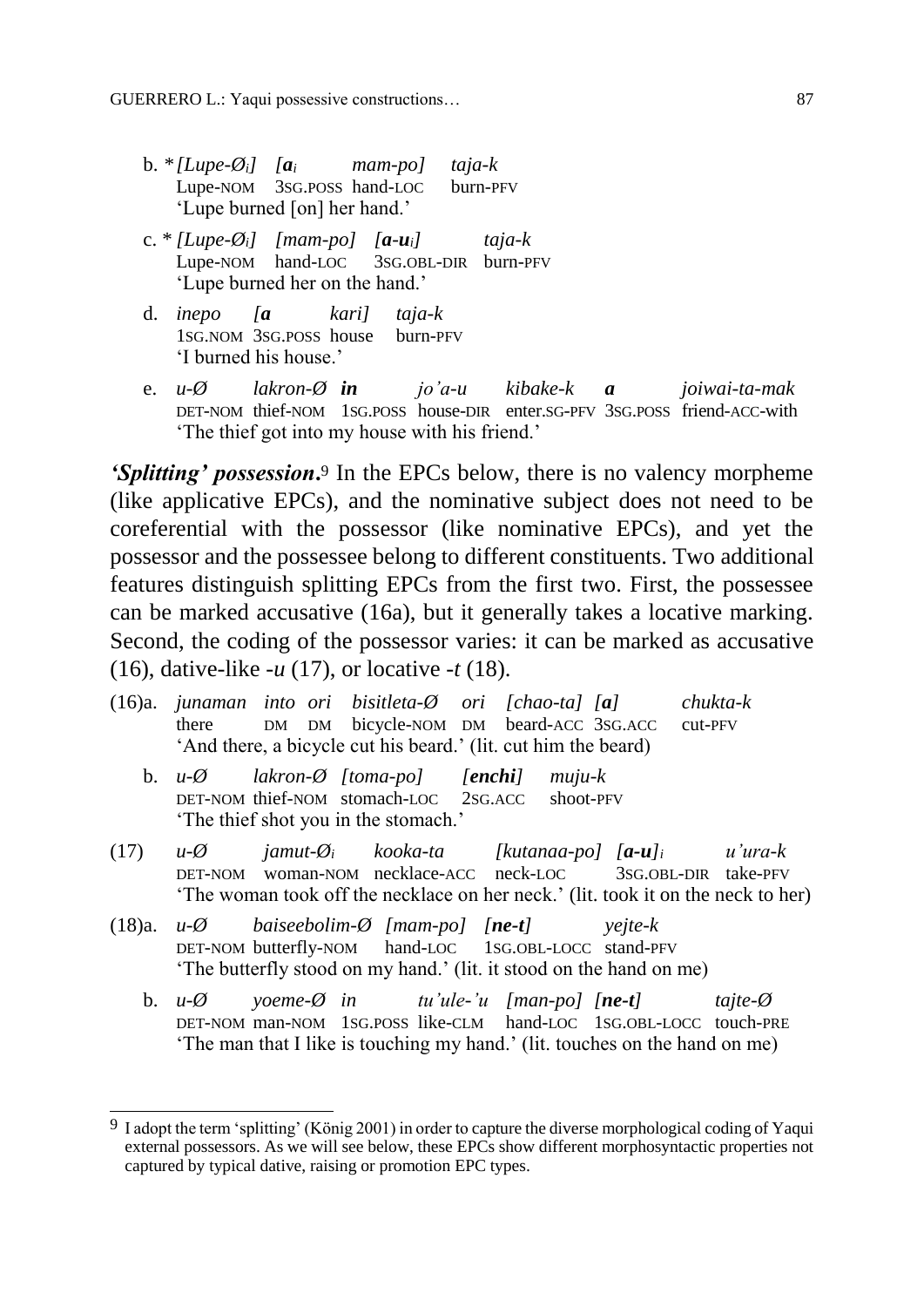Although a double-accusative splitting EPC is possible (16a), this is very unusual in my sample; the most common situation involves an oblique possessor and an oblique possessee (Table 4 below). Depending on the semantic valence of the verb, an accusative theme may also occur, as in (17). The rest of the paper examines the semantic and syntactic properties of EPCs.

#### **5.2. Semantic properties**

Yaqui EPCs satisfy several semantic features listed in the literature for typical external possession. On the one hand, there is a human possessor as the primary experiencer (Seiler 1983; Schaefer 1999; Stolz *et al.* 2008); applicative EPCS may allow inanimate possessors when there is a partwhole relation (13c). On the other hand, EPCs are prominent within the 'personal' domain, especially body parts (Haspelmath 1999; Velázquez-Castillo 1999; Lødrup 2009; Van de Velde 2010). Table 3 shows the possessive relationships involved in EPCs.

|                                | EP        |    | kinship body-part part-whole ownership |    | Total |
|--------------------------------|-----------|----|----------------------------------------|----|-------|
| Nominative possessives $NOM-Ø$ |           | 29 |                                        |    | 29    |
| Applicative possessives ACC-ta |           | 27 |                                        | 21 | 53    |
| Splitting possessives          | $ACC$ -ta | 20 |                                        |    | 22    |
|                                | $DATA-T$  |    |                                        |    |       |
|                                | $LOC-t$   | 31 |                                        |    |       |
|                                |           |    |                                        |    |       |

TABLE 3. External possessors and possessive relationships

In Yaqui, body parts can function as subjects, objects, obliques, and adjuncts. While IPCs with body parts in subject position are unproblematic (19a), the same structure is strongly disfavored in object position; for some consultants, (19b) and (19d) are ungrammatical. In this context, my consultants prefer the EPC variants in (19c) and (19e), respectively.

|  | (19)a. <i>[em</i> gokim] si bwe'ere                        |  |  |
|--|------------------------------------------------------------|--|--|
|  | 2sG.POSS foot.PL INT big                                   |  |  |
|  | 'Your foot is too big.'                                    |  |  |
|  | $b. # u - \emptyset$ chu'u- $\emptyset$ [em gokim] ke'e-ka |  |  |
|  | DET-NOM dog-NOM 2SG.POSS foot.PL bite-PFV                  |  |  |
|  | 'The dog bit your foot.'                                   |  |  |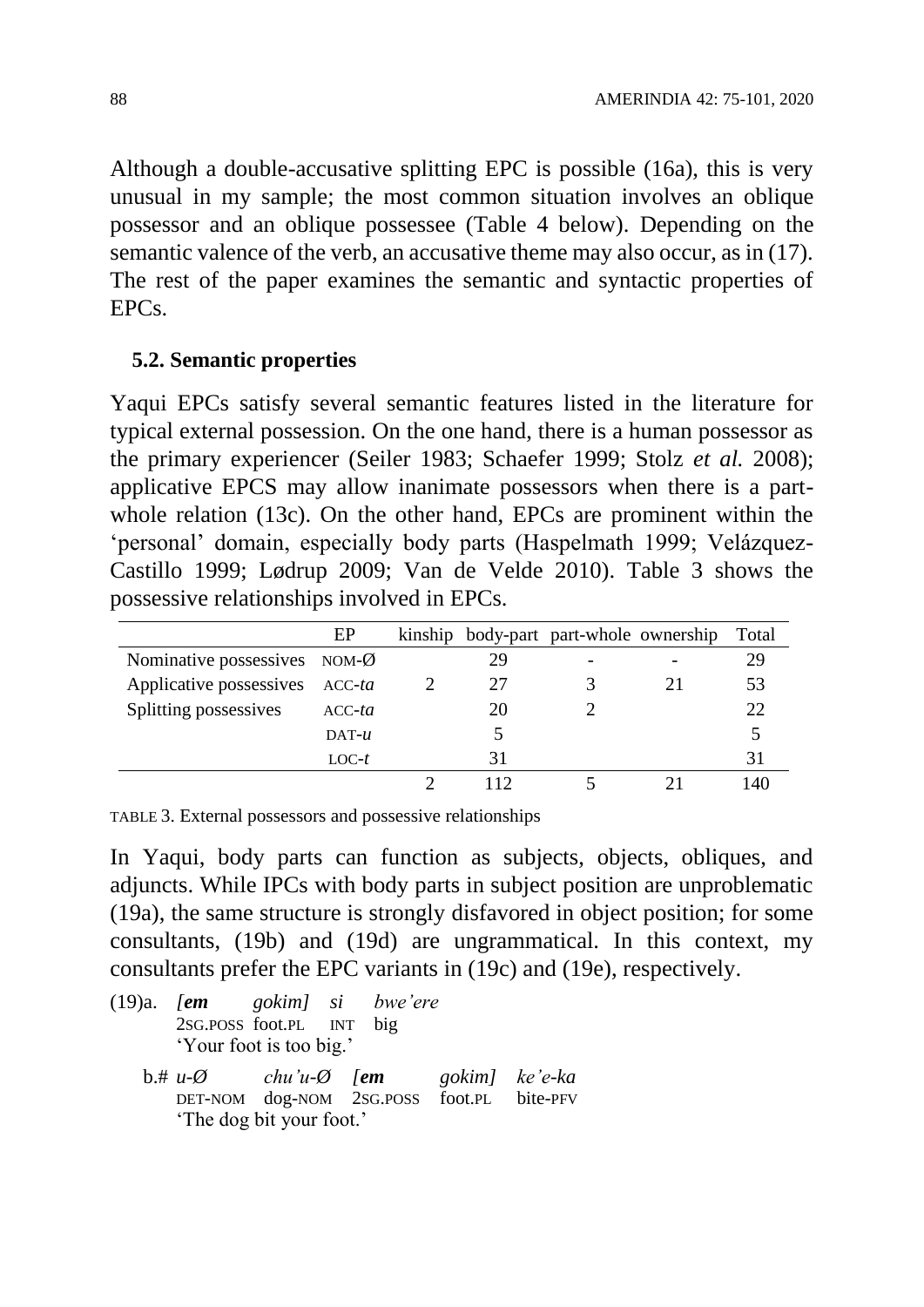|  | 'The dog bit you on the foot.' | c. $u-\emptyset$ chu'u- $\emptyset$ [gok-po] [enchi] ke'e-ka<br>DET-NOM dog-NOM foot-LOC 2SG.ACC bite-PFV                                                                                     |  |  |
|--|--------------------------------|-----------------------------------------------------------------------------------------------------------------------------------------------------------------------------------------------|--|--|
|  |                                | $d. * Ba'a$ chaktia- $\emptyset$ [nim koba-po] kom weche-k<br>water drop-NOM 1SG.POSS head-LOC down fall-PFV<br>'A drop of water fell down on my head.'                                       |  |  |
|  |                                | e. ba'a chaktia- $\emptyset$ [koba-po] [ne-t] kom weche-k<br>water drop-NOM head-LOC 1SG.OBL-LOCC down fall-PFV<br>'A drop of water fell down on my head.' (lit. fell down on me on the head) |  |  |

Previous studies have argued that the possessor of a body part is too strongly affected to be left in situ (Wierzbicka 1988; Velázquez-Castillo 1999). Thus, a body part's EP can be motivated by *relevance* in terms of affecting/affectedness (Shibatani 1994), beneficially/adversely affected (Croft 1994), or the affectedness condition proposed by Haspelmath (1999). These motivations suggest that the animate possessor is also a beneficiary or affected participant, and that the event's effect on part of a person does have an equal effect on the person as a whole.

### **5.3. Morpho-syntactic properties**

The Yaqui data do not correlate with well-known dative EPCs found not only in European languages(Payne & Barshi 1999), but also in North American and Mesoamerican languages (Palancar & Zavala 2013). In typical dative EPCs, there is an accusative possessee and an indirect object or dative possessor, e.g. *le corté el pelo* 'I cut his/her hair'. On one hand, we have seen that the coding of the possessee varies in Yaqui. As shown in Table 4, applicative EPCs usually take an accusative (direct) possessee, but nominative and splitting EPCs demand a locative (oblique) possessee. On the other hand, the possessor can be coded as a nominative subject, an accusative argument marked by -*ta*, or an oblique argument marked by -*u* and -*t*.

|                         | EP              | <b>ACC</b> | LOC       | Total |
|-------------------------|-----------------|------------|-----------|-------|
|                         |                 | possessee  | possessee |       |
| Applicative possessives | $ACC$ -ta       | 52         |           | 53    |
| Nominative possessives  | $NOM-\emptyset$ |            | 29        | 29    |
| Splitting possessives   | $ACC$ -ta       |            | 18        | 22    |
|                         | $DATA-T$        |            |           |       |
|                         | $LOC-t$         |            | 30        | 31    |
|                         |                 |            |           |       |

TABLE 4. Morphological coding of external possessors and possessee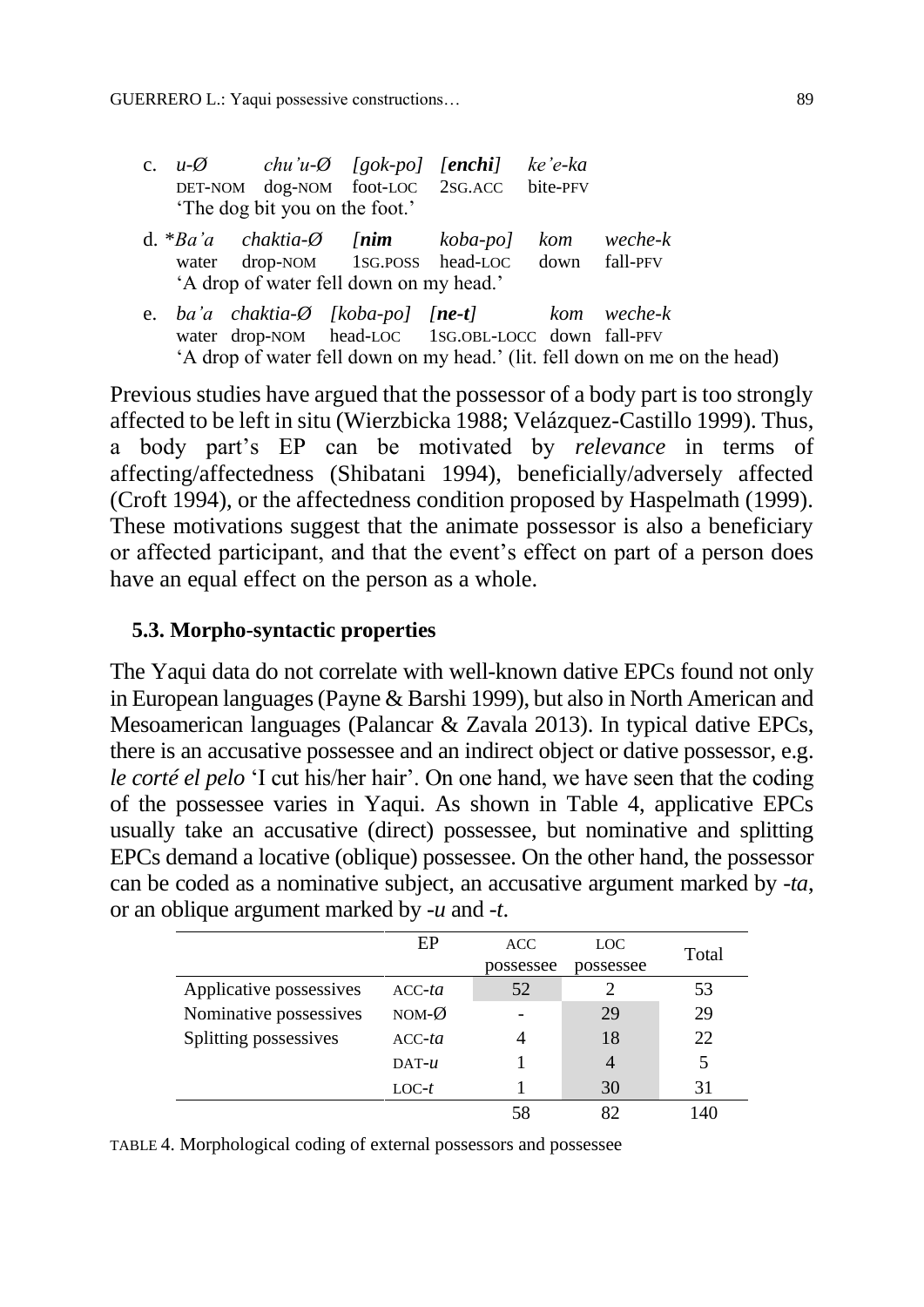The grammatical coding of the possessee is due to the EPC, not to the meaning of the verb. Verbs like *beba* 'hit' and *bicha* 'see' take accusative themes in simple clauses (20a) and (20c). Once again, when the theme involves a body part, there is an EP and a locative possessee like in (20b) and (20d), respectively. In my sample, body parts cannot be introduced by a determiner.

| (20)a. <i>Joan-Ø u-ka</i>        | soto'i-ta beba-k |  |
|----------------------------------|------------------|--|
| John-NOM DET-ACC pot-ACC hit-PFV |                  |  |
| 'John hit the pot.'              |                  |  |

- b. *Joan-Ø [koba-t] [a] beba-k* John-NOM head-LOCC 3SG.ACC hit-PFV 'John hit his head.' (lit. hit him on the head)
- c. *u-Ø yoi\_jitebi-Ø ili uusi-ta bicha-k* DET-NOM yori\_doctor-NOM little child-ACC see-PFV 'The white doctor saw the child.'
- e. *u-Ø yoi\_jitebi-Ø [toma-po] [a] bichu-k* DET-NOM vori\_doctor-NOM stomach-LOC 3SG.ACC see.CMPL-PFV 'The white doctor examined his stomach.' (lit. saw him on the stomach)

The coding of the possessee within a PP is known as 'possessum demotion' because the accusative possessed noun is 'demoted' to a non-direct status, i.e., it takes oblique case marking and has reduced behavioral properties (see below). The locative possessee can be interpreted directly 'as indicating the more specific place of which the predicate is true' (Haspelmath 1999: 121).

With respect to the EP, it functions as accusative argument (53%), intransitive subject (21%) and oblique argument (26%); the last group contains dative-like and locative marking. However, the closest dative EP marked by  $-u$  is uncommon (five cases in the sample) and it occurs when the subject and the possessor are co-referential (21a); when they are not coreferential, accusative or locative marking must be used (21b).

- (21)a. *ili uusi-Ø<sup>i</sup> [gok-pusiam-po] jaiti [a-u]<sup>i</sup> ya'a-k* little child-NOM foot-finger.PL-LOC dirty 3SG.OBL-DIR make-PFV 'The little child made his toes dirty.' (lit. made him dirty on the foot fingers)
	- b. *[chu'u-ta gokim-po] jittoa-ta=ne [a-et]<sup>i</sup> ya'a-k* dog-ACC foot-LOC ointment-ACC=1SG.NOM 3SG.OBL-LOCC make-PFV 'I put ointment on the dog's foot.' (lit. made ointment the dog's foot on him)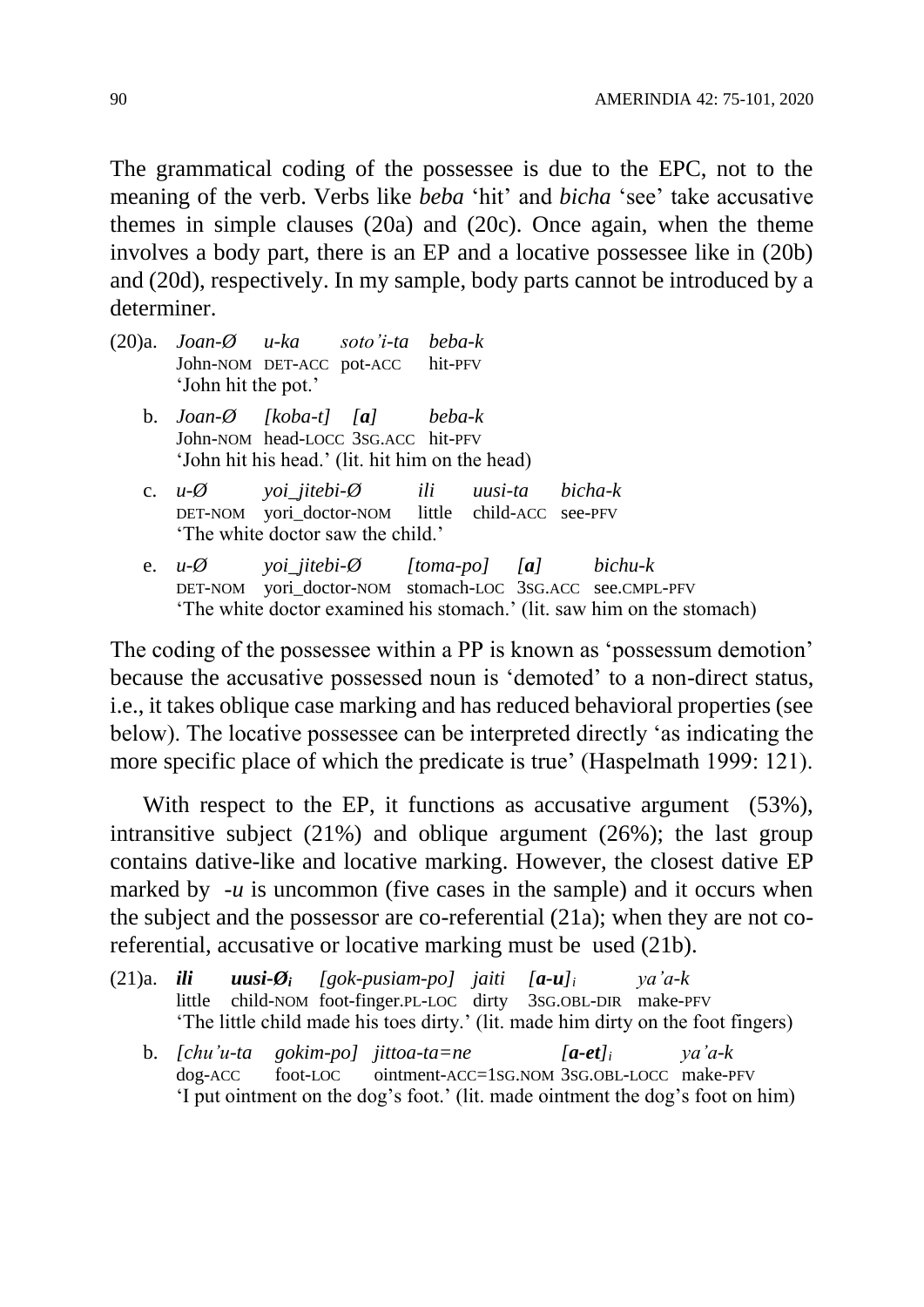The morphological coding of the EP may be influenced by the meaning of the verb. Thus, accusative EPs are usually associated with causative verbs that imply physical alteration, such as *cut*, *burn, break, hit, bite, peck*, *twist*, *scratch,* but also *see/examine, wash, take care.* Locative EPs are related to position or change-of-position verbs including *tie up, hang up, put, take, sit, stand, fall*, as well as *touch*, *keep, massage, get out/appear, jump,* and *splash*. Accordingly, accusative EPs seem to highlight the notion of affectedness, while locative EPs emphasize the sense of an affected subregion of the possessor. Still, a couple of predicates may alternate, as depicted in (21). Note also that none of these verbs demand a possessor as a core argument (recall (19) and (20)); the first group demands an accusative argument in simple clauses, and the second group requires a locative argument (but not two) usually marked by -*po* (rarely *-t*).

In the field, I asked my consultants whether the possessee or the possessor may be left implicit. This is possible only with splitting EPCs taking an accusative possessor and an accusative theme (4 cases in my sample). With verbs like *muju* 'shoot' (22a) and *ke'e* 'bite' (22b), the locative possessee may not be specified, and the accusative possessor refers to an affected entity as a whole.<sup>10</sup> However, the metonymic interpretation is syntactically and/or pragmatically odd with dative-like and locative possessors:

| $(22)a.$ $u-\emptyset$              | $lakron-\emptyset$ [enchi] muju-k | $(=16b)$ |
|-------------------------------------|-----------------------------------|----------|
| DET-NOM thief-NOM 2SG.ACC shoot-PFV |                                   |          |
| 'The thief shot you.'               |                                   |          |

- b. *u-Ø chu'u-Ø [nee] ke'e-ka* (=19b) DET-NOM dog-NOM 1SG.ACC bite-PFV 'The dog bit me.'
- c. *\*u-Ø jamut-Ø<sup>i</sup> kooka-ta [kutanaa-po] u'ura-k* (=17) DET-NOM woman-NOM necklace-ACC neck-LOC take-PFV 'The woman took off the necklace from [her] neck.'

 $\overline{a}$ 

<sup>10</sup> Payne & Barshi (1999: 7) claimed that *the dog bit him on the leg* is not a (raising) EPC in English, since 'the dog bit him' is a complete sentence and 'in the leg' just further refines the location at which the Undergoer was affected. As suggested by a reviewer, it may be the case that (16b) and (19b) are not instances of EPC because the possessed entity can be omitted, and it can undergo passivization (see (27) below) when other EPCs cannot. This may also explain the fact that doubleaccusative EPCs (outside applicative ones) are infrequent (Table 4).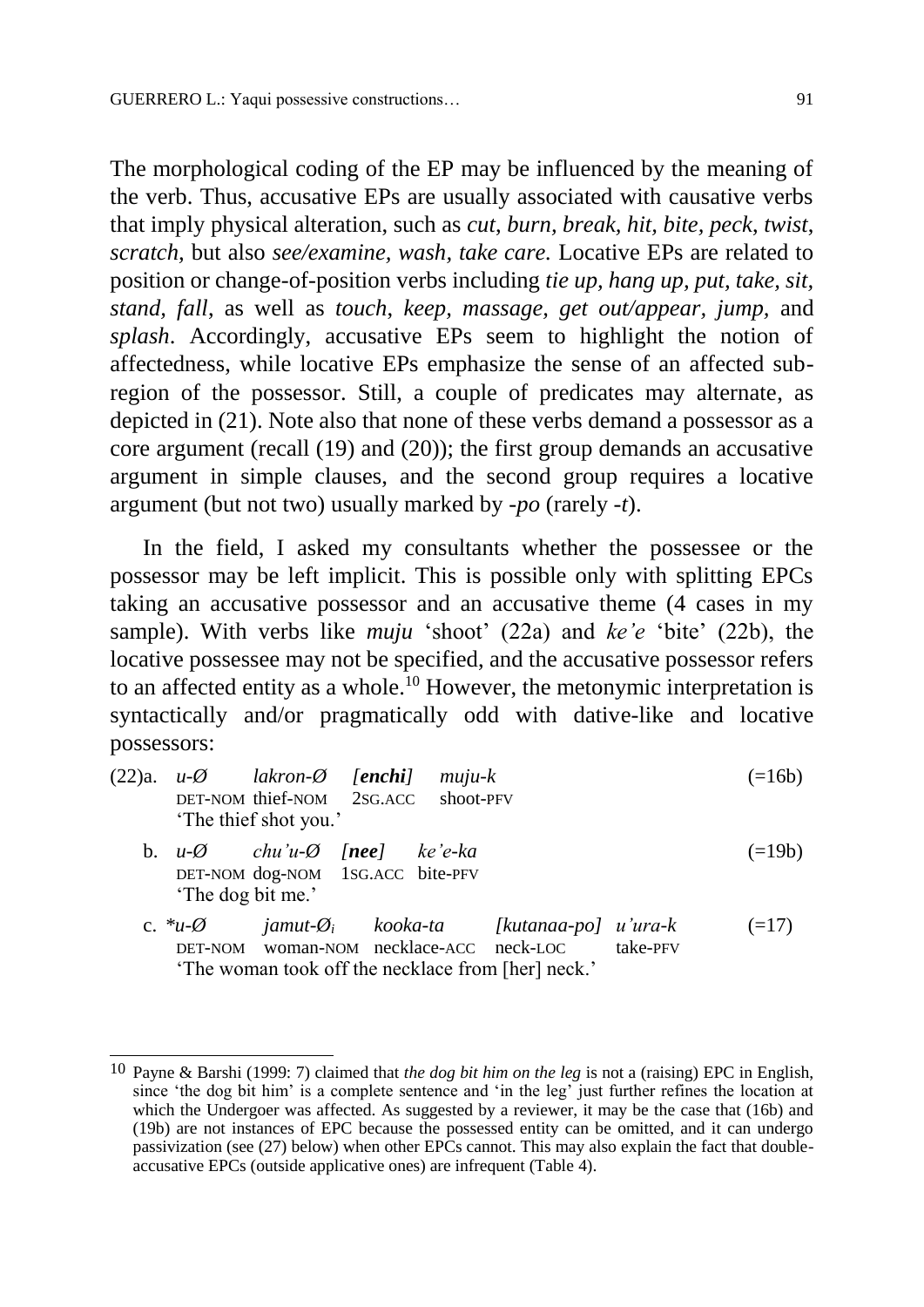- c'.\**u-Ø jamut-Ø<sup>i</sup> kooka-ta [a-u]<sup>i</sup> u'ura-k* DET-NOM woman-NOM necklace-ACC 3SG.OBL-DIR take-PFV 'The woman took off the necklace on her.' (but ok if not co-referential)
- d.  $u-\varnothing$  *yoeme-* $\varnothing$  *[man-pol tajte-* $\varnothing$  (=18b) DET-NOM man-NOM hand-LOC touch-PRE 'The man touches his hand.'  $(=$  the man's hand)
- d'.*#u-Ø yoeme-Ø [ne-t] tajte-Ø* DET-NOM man-NOM 1SG.OBL-LOCC touch-PRE 'The man touches me.' (lit. touches on me)

Direct and oblique core arguments share some but not all syntactic privileges. The two core arguments (but not adjuncts) have access to relativization and cliticization when the NP is extraposed, but only direct core arguments can serve as a passive subject (Guerrero & Van Valin 2004; Belloro & Guerrero 2010; Guerrero 2019a). In Yaqui, extraposition can be to the right and to the left. Extraposed NPs differ formally and pragmatically from those constructions showing canonical word order. When the nominative subject follows the verb, nothing happens (23a). When an accusative argument occurs post-verbally (23b), two properties must be satisfied: the extraposed NP must be a definite NP, and a clitic pronoun must occur clause-internally (determiners become obligatory when the NP appears detached). When an oblique core argument is extraposed, the same restrictions apply (23c).

- (23)a. *yeu=siika-ne'e ju'u-Ø demonio-Ø* out=go.SG.PFV-fly DET-NOM demon-NOM 'He left flying, that demon.'
	- b. *aapo jiba a<sup>i</sup> bitchu-k, u-ka'a jamut-ta<sup>i</sup>* 3SG.NOM always 3SG.ACC watch-PFV DET-ACC woman-ACC 'He watched her all the time, the woman.'
	- c. *aman a-u<sup>i</sup> yepsa-k, u-e kaba'i-ta-wi<sup>i</sup>* over.there 3SG.OBL-DIR arrive.SG-PFV DET-OBL horse-ACC-DIR 'He arrived over there to it, to the horse.'

In the sample, there are a few examples of extraposition involving a possessor-possessee relation. In (24a), the accusative possessee is extraposed to the left, and then there is a clitic pronoun co-indexed to it; in (24b), the accusative possessor is extraposed and the clitic is also present. However, when a locative possessee is extraposed, there is not a coreferential clitic (24c-d). In the sample, oblique EPs are pronominal, and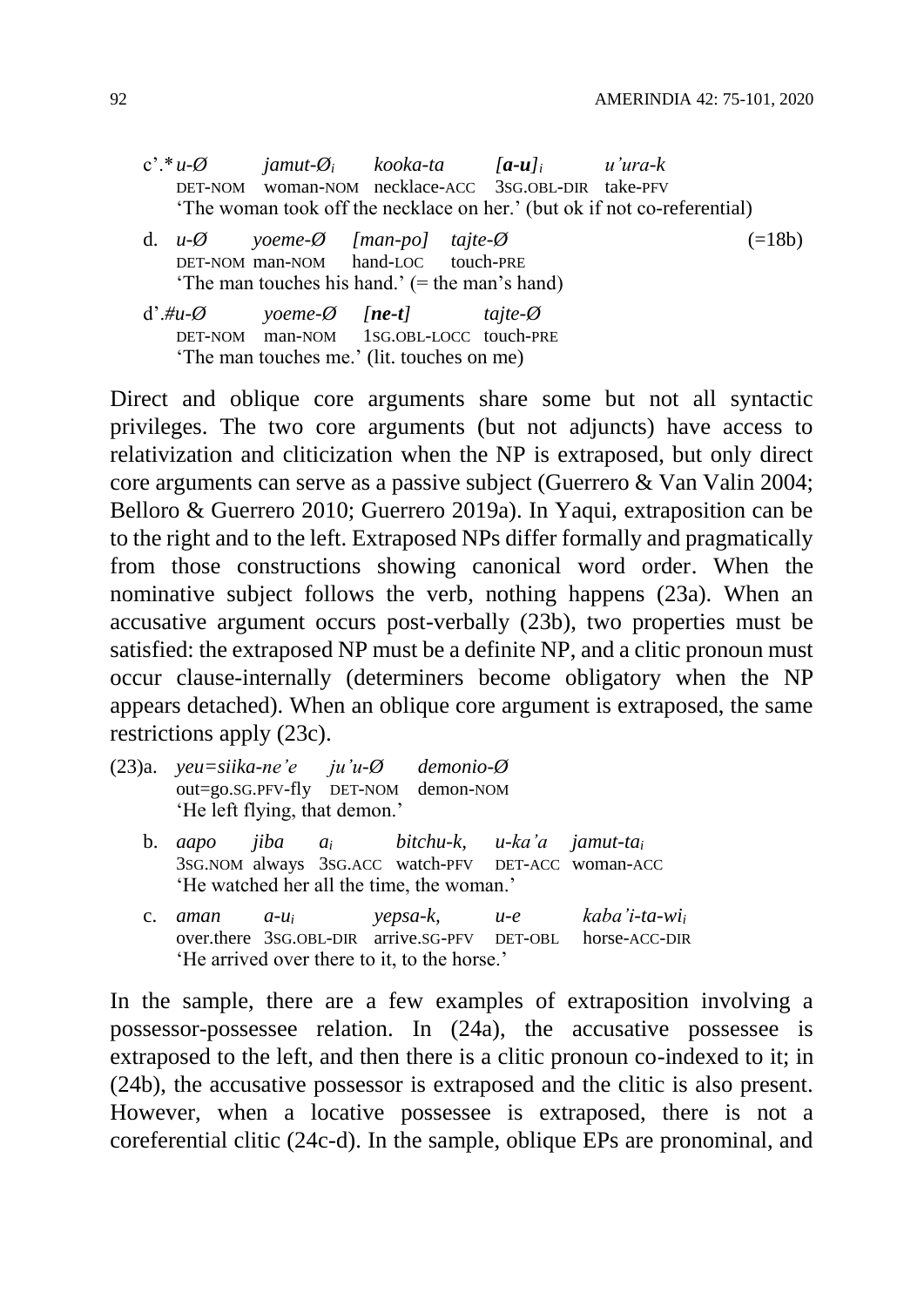so they cannot be extraposed. More data is need with respect to oblique EPs and extraposition.

- (24)a. *[ju-ka kaba'i-ta]<sup>i</sup> bato'im [nee] ai=bwa'a-su-ria-k* DET-ACC horse-ACC people.PL 1SG.ACC 3SG.ACC=eat-CMPL-APPL-PFV 'With respect to the horse, the people eat it.' (lit. eat me the horse)
	- b. *[ili usi-ta]<sup>i</sup> [taka-t] si esukwam-Ø ai=yeu saja-k* little child-ACC body-LOCC INT rash-NOM 3SG.ACC=out go.PL-PFV 'The rash came out on the child's body.' (lit. come out at the body the child)
	- c. *[mam pusiam-po] yoeme-Ø [a-u] chukta-ka si ojbo* hand finger.PL-LOC man-NOM 3SG.OBL-DIR cut-CLM INT blood 'When the man cut his finger, there was a lot of blood.' (lit. cut the finger to him)
	- d. *inepo techoa-ta [e-t] benta-k [pujba-po]* 1SG.NOM mud-ACC 2SG.OBL-LOCC anoint-PFV face-LOC 'I anointed your face with mud.' (lit. anointed mud in face at you)

In Yaqui, only accusative arguments can undergo passivation, while oblique arguments yield impersonal clauses. The verbal suffix -*wa* marks both passive and impersonal clauses. The constructions in (25) are the passive counterpart of typical transitive (1b), ditransitive (3a-b), causative (3c) and applicative (13b) constructions, repeated here for convenience. In (25a'), the theme serves as the passive subject. When there is more than one accusative argument, the recipient (25c'), the causee (25d') and the applied beneficiary (25e') outrank the theme. In a passive clause, the agent is omitted, and the privileged syntactic argument takes nominative case.

- $(25)a$ .  $u-\emptyset$  *o'ou-* $\emptyset$   $u-ka$  *kari-ta bicha-k* (=1b) DET-NOM man-NOM DET-ACC house-ACC see-PFV 'The man saw the house.' a'. *u-Ø kari-Ø bicha-wa-k* DET-NOM house-NOM see-PASS-PFV 'The house was seen.'
	- b. *bempo u-ka toto'i-ta u-e jamut-ta-u bittua-k* (=3a) 3PL.NOM DET-ACC hen-ACC DET-OBL woman-ACC-DIR send-PFV 'They sent the hen to the woman.'
	- b'. *u-Ø toto'i-Ø u-e jamut-ta-u bittua-wa-k* DET-NOM hen-NOM DET-OBL woman-ACC-DIR send-PASS-PFV 'The hen was sent to the woman.'
	- c. *bempo u-ka toto'i-ta u-ka jamut-ta maka-k* (=3b) 3PL.NOM DET-ACC hen-ACC DET-ACC woman-ACC give-PFV 'They gave the hen to the woman.'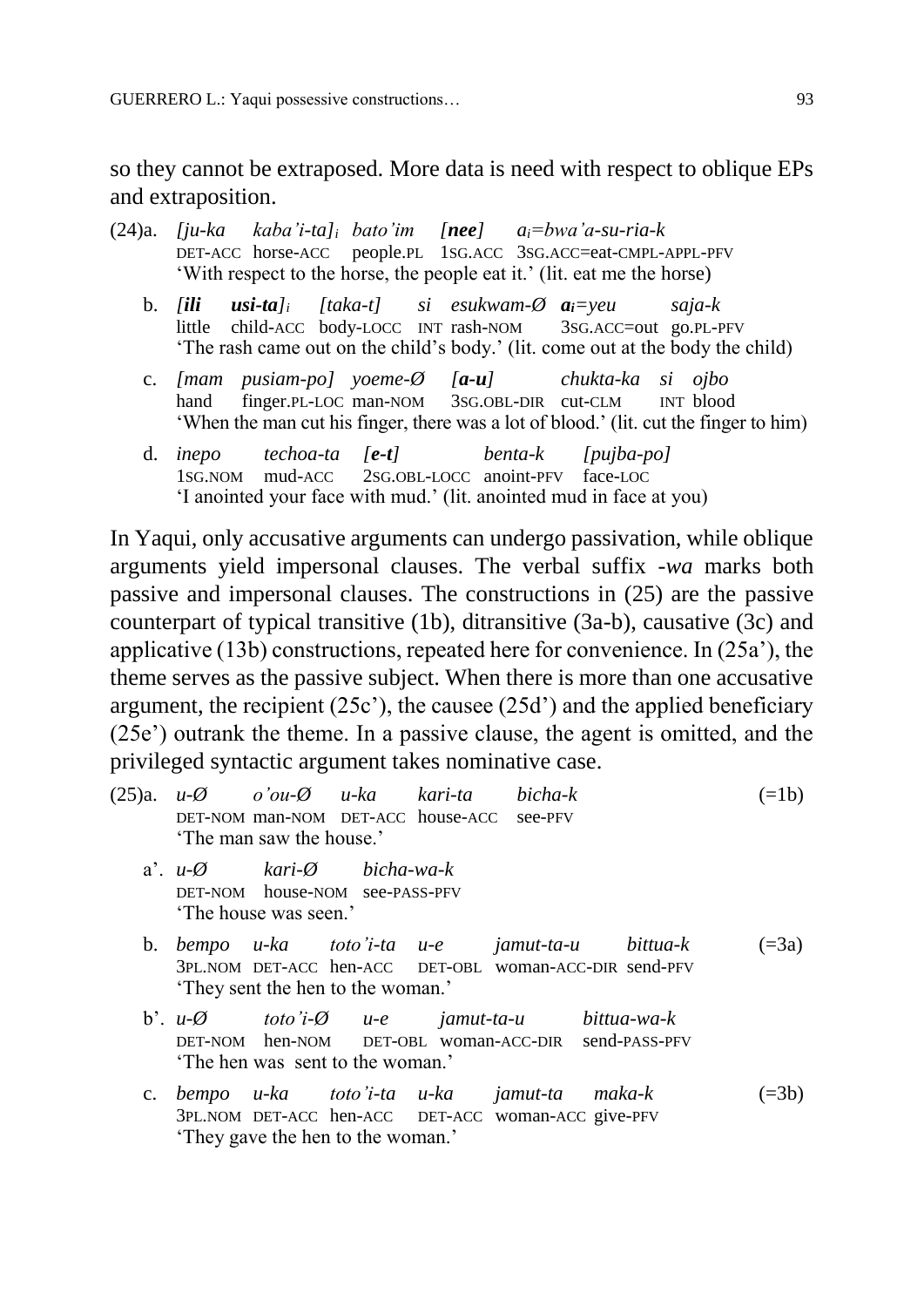- c'. *u-Ø jamut-Ø u-ka toto'i-ta maka-wa-k* DET-NOM woman-NOM DET-ACC hen-ACC give-PASS-PFV 'The woman was given the hen.'
- d. *Peo-Ø usi-ta mansana-ta yoem-ta miik-tua-Ø* (=3c) Peter-NOM child-ACC apple-ACC man-ACC give-cause-PRE 'Peter made/let the child give the man the apple.'
- d'. *u-Ø usi-Ø mansana-ta yoem-ta miik-tua-wa-Ø* DET-NOM child-NOM apple-ACC man-ACC give-cause-PASS-PRE 'The child was made to give the man the apple.'
- e. *Aurelia-Ø Goyo-ta u-ka wakabak-ta joa-ria-k* (=11b) Aurelia-NOM Goyo-ACC DET-ACC wakabaki-ACC cook-APPL-PFV 'Aurelia cooked Goyo the wakabaki soup.'
- e'. *Goyo-ta u-ka wakabak-ta joa-ria-wa-k* Goyo-ACC DET-ACC wakabaki-ACC cook-APPL-PASS-PFV 'Goyo was cooked wakabaki soup.'

In opposition, oblique core arguments cannot serve as passive subjects. In (26), the nominative subject is omitted, and the oblique NP remains the same, i.e. an impersonal clause.

| $(26)a.$ Joan-ta-u waate-wa- $\emptyset$<br>John-ACC-DIR miss-PASS-PRE |                                       | $(=2a)$ |
|------------------------------------------------------------------------|---------------------------------------|---------|
|                                                                        | 'John is missed.' (Sp. se le extraña) |         |
| b. $Peo$ -ta-t e'a-wa- $\emptyset$                                     |                                       | $(=2b)$ |
|                                                                        | Peter-ACC-LOCC believe-PASS-PRE       |         |
| 'Peter is believed.' (Sp. se le cree)                                  |                                       |         |

Consequently, it would be expected that applicative EPCs and splitting EPCs taking accusative possessors would undergo passivization. However, this is not necessarily the case. Passivization is possible only for those splitting EPCs taking accusative possessor and accusative possessee. For the construction 'the thief shot you in the stomach', both the impersonal and passive clauses are possible (27).

|  | (27)a. [toma-po] [enchi] muj-wa-k<br>'(Someone) shot you in the stomach.' | stomach-LOC 2sG.ACC shoot-PASS-PFV | $(=16b)$ |
|--|---------------------------------------------------------------------------|------------------------------------|----------|
|  | b. $[empo]$ $[toma-po]$ $muj-wa-k$<br>'You were shot in the stomach.'     | 2SG.NOM stomach-LOC shoot-PASS-PFV |          |

Interestingly, applicative EPCs prefer impersonal clauses to passive clauses. In (28a), the possessor and the possessee remain direct core arguments. The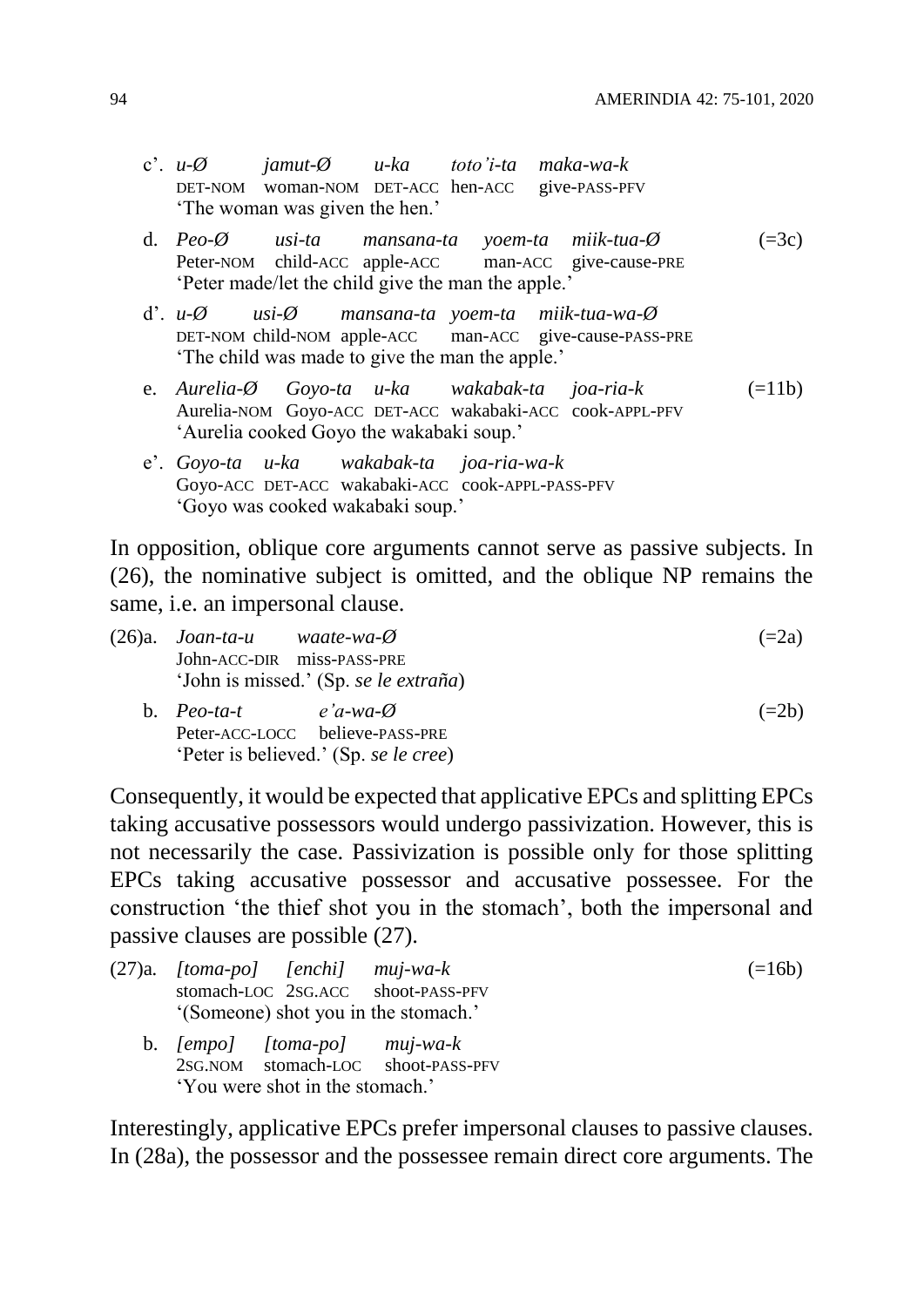passive clause in (28b) is fine, but this is an internal, not an external possessive construction. In the field, some speakers may accept (28c) but not (28d); in (28c) it is the possessee that behaves as the passive subject, a pattern that does not correspond with typical applicative constructions.

| $(28)a.$ [soto'i-ta] [jamut-ta] jamta-ria-wa-k<br>pot-ACC woman-ACC break-APPL-PASS-PFV<br>'(Someone) broke the woman's pot.'    | $(=13b)$ |
|----------------------------------------------------------------------------------------------------------------------------------|----------|
| b. $[so to 'i-ta jamut]$ $jamta-wa-k$<br>pot-ACC woman break-PASS-PFV<br>'The woman's pot was broken.'                           |          |
| c. #[soto'i- $\emptyset$ ] [jamut-ta] jamta-ria-wa-k<br>pot-NOM woman-ACC break-APPL-PASS-PFV<br>'The pot was broken the woman.' |          |
| d. *[jamut- $\emptyset$ ] [soto'i-ta] jamta-ria-wa-k<br>woman-NOM pot-ACC break-APPL-PASS-PFV<br>'The woman was broken the pot.' |          |

Nominative EPCs (29) and splitting EPCs necessarily yield impersonal clauses unless there is an accusative argument different from the possessor and the possessee that may serve as the passive subject (30a-b).

| (29)   |                        | $[mam-po]$ taja-wa-k<br>hand-LOC burn-PASS-PFV                                                               | '(Someone) was/got burned on the hand.'            |                               |                                                                                          | $(=16a)$ |
|--------|------------------------|--------------------------------------------------------------------------------------------------------------|----------------------------------------------------|-------------------------------|------------------------------------------------------------------------------------------|----------|
| (30)a. | $u - Q$                | 'A necklace was taken off her neck.'                                                                         | DET-NOM necklace-NOM neck-LOC                      |                               | kooka-Ø [kutanaa-po] [ <b>a-u</b> ] <sub>i</sub> u'ura-wa-k<br>3SG.OBL-DIR take-PASS-PFV | $(=17)$  |
|        |                        | b. techoa- $\emptyset$ [pujba-po] [e-t]<br>mud-NOM face-LOC 2SG.OBL-LOCC<br>'Mud was anointed on your face.' |                                                    | benta-wa-k<br>anoint-PASS-PFV |                                                                                          | $(=24d)$ |
|        | c. $[man-po]$ $[ne-t]$ | '(Someone) touch my hand.'                                                                                   | tajte-wa-k<br>hand-LOC 1SG.OBL-LOCC touch-PASS-PFV |                               |                                                                                          | $(=18b)$ |

The crucial point here is that dative and locative EPs do not behave any differently from oblique core arguments for passivization, but accusative EPs do. In regular applicative clauses, the applied argument (usually a human or animate beneficiary) serves as the passive subject. However, in applicative EPCs, the possessor and the possessee remain the same. Therefore, the most common situation for Yaqui EPCs does not involve the 'raising' or 'promotion' of the external possessor to a direct core argument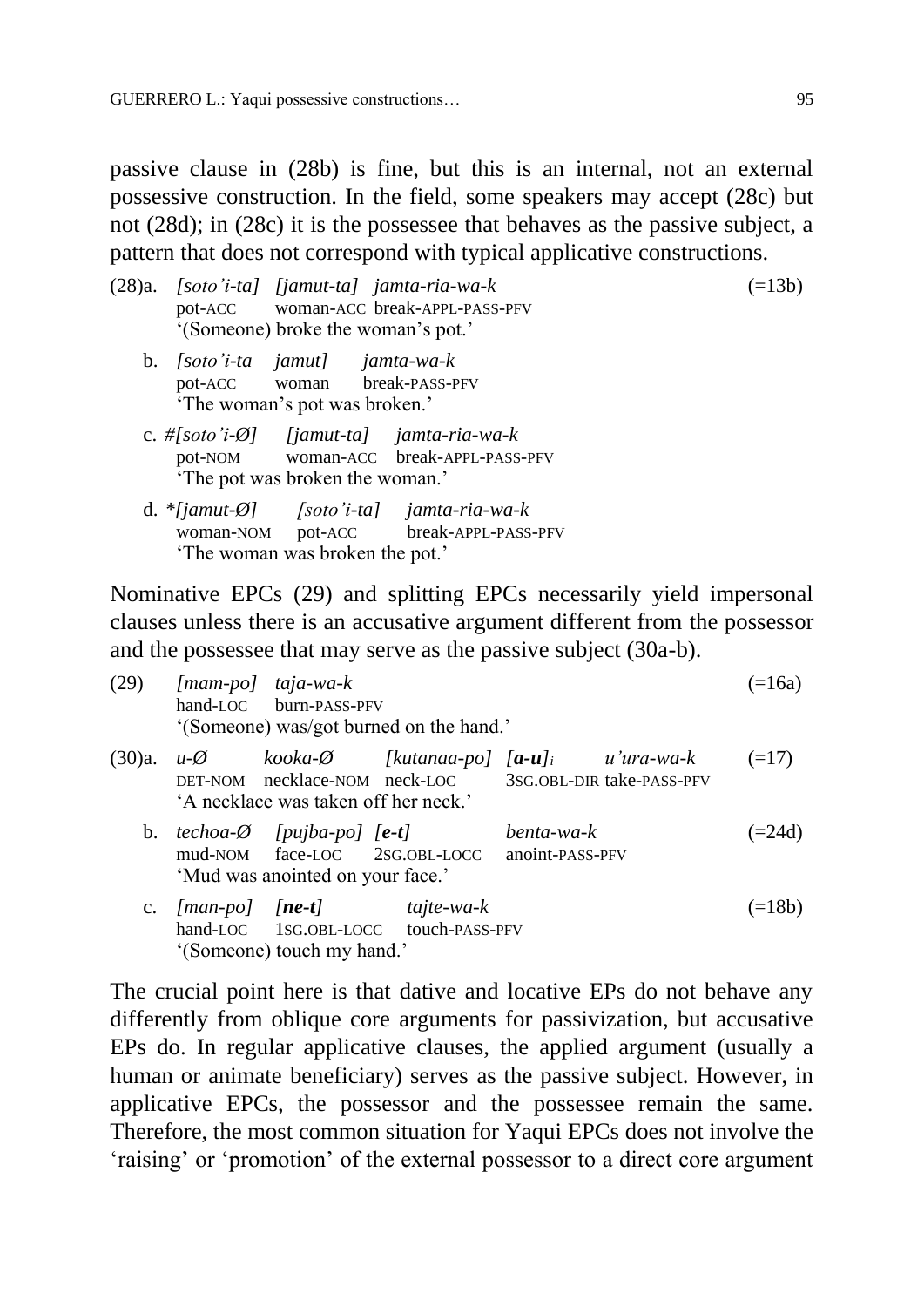with morphosyntactic privileges, since the external possessor does not outrank an accusative theme for passive voice.

#### **6. Final comments**

External possessive constructions are interesting because they preserve a possessive interpretation even though there is no possessive marking. Yaqui EPCs involve several contributing factors, including (i) the asymmetric relation between a possessor and its body part or close possession, (ii) the prominence of the possessor as a salient/affected participant, (iii) and the sense of location. There are three EPCs: applicative possession, nominative possession, and splitting possession. In all these constructions, the possessor and the possessee serve as two independent constituents and there is no possessive verb. Yaqui EPCs satisfy the tendencies of a semantically prominent participant (beneficiary or affected animate possessor), but the external possessor does not access additional syntactic privileges, e.g., passive subject. This is true for dative, locative, and applied accusative EPs. Unlike typical EPCs in many other languages, it seems that Yaqui prefers to 'demote' both the possessor and the possessee. Therefore, Yaqui not only shows multiple-object construction, but also multiple-oblique constructions involving an inherent possessor-possessee relationship.

The locative marking on both the possessor and the possessee is a completely novel marking structure heretofore undocumented in Yaqui grammar. Haspelmath (1999: 123-124) also discussed a few northern European languages with locative EP constructions (the adessive 'at' in Irish, Finnish, Estonian, and Russian; the superessive 'on' in Nordic), and suggested that 'the locative markers resemble the dative case in that they are dependent-marking elements signaling a non-nuclear grammatical relation [...] but this pattern, too, is peculiar to Europe'. In this paper I have shown that locative possessors are also a valid and productive coding in other languages of the world and are thus peculiar in terms of coding but not in terms of geography.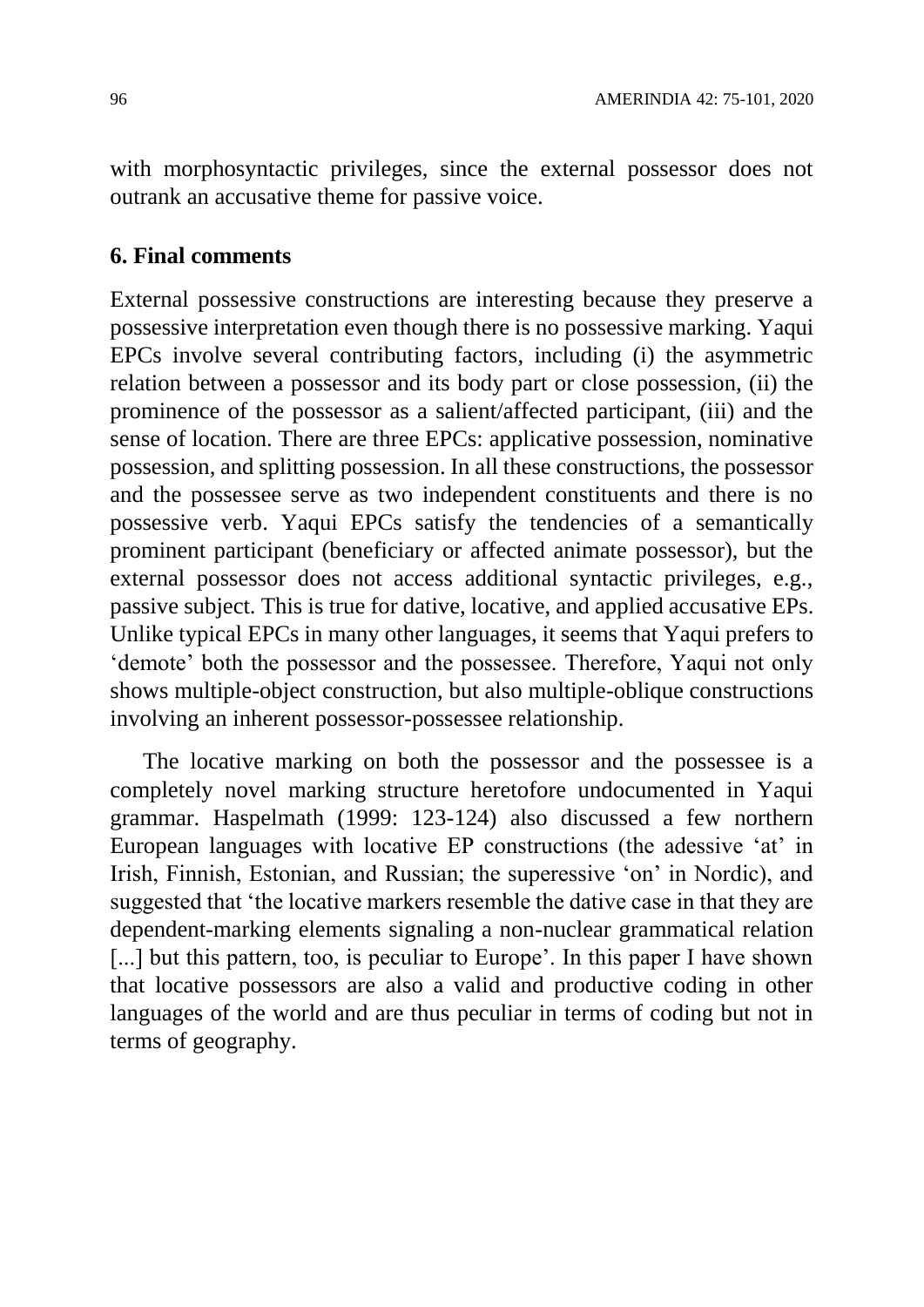### **Corpus**

- Buitimea, Cresencio. 2007. *Pesio betana nottiwame. Regreso de Hermosillo*. Hermosillo: Unison.
- Estrada, Zarina, Buitimea, Cresencio, Gurrola, Adriana, Castillo, María Elena & Carlón, Anabela*.* 2004. *Diccionario yaqui-español y textos*. H: Plaza y Valdez & Unison.
- Félix, Rolando. Ms. *Historia de vida CB*.
- Guerrero, Lilián. 2019. Historia de vida de Don Fermín. *Tlalocan* 24: 225-321.
- Guerrero, Lilián. 2020. *U ili taabu into u go 'i* 'El conejo y el coyote'. Uto-Aztecan Narratives, T. Thornes & G. Salido (eds). *Texts in the Indigenous Languages of the Americas-International Journal of American Linguistics* 5: 144-162.
- Guerrero, Lilián. Ms. Historia de vida Lalo (HVL).
- Johnson, John. 1962. *El idioma yaqui*. Mexico City: Instituto Nacional de Antropología e Historia.
- Silva, Carlos. 2004. *HVHilario*.
- Silva, Carlos *et al.* 1998. *Jiak nokpo etejoim. Pláticas en lengua yaqui*. Hermosillo: Uson.

### **Stimuli**

- Ameka, Felix K., De Witte, Carlien & Wilkins, David. 1999. Picture series for positional verbs: Eliciting the verbal component in locative descriptions. *Manual for the 1999 Field Season*, D. Wilkins (ed.), 48-54. Nijmegen: Max Planck Institute for Psycholinguistics.
- Bohnemeyer, Jürgen. 2001. Motionland. *Manual for the field season 2001*, S.C. Levinson & N.J. Enfield (eds), 93-94. Nijmegen: Max Planck Institute for Psycholinguistics.
- Bohnemeyer, Jürgen, Bowerman, Melissa, & Brown, Penelope. 2001. Cut and break clips. *Manual for the field season 2001*, S.C. Levinson & N.J. Enfield (eds), 90-96. Nijmegen: Max Planck Institute for Psycholinguistics.
- Bowerman, Melissa & Pederson, Eric. 1993. Topological relations pictures. *Manual for the Space Stimuli Kit 1.2*. E. Danziger & D. Hill (eds), 40-50.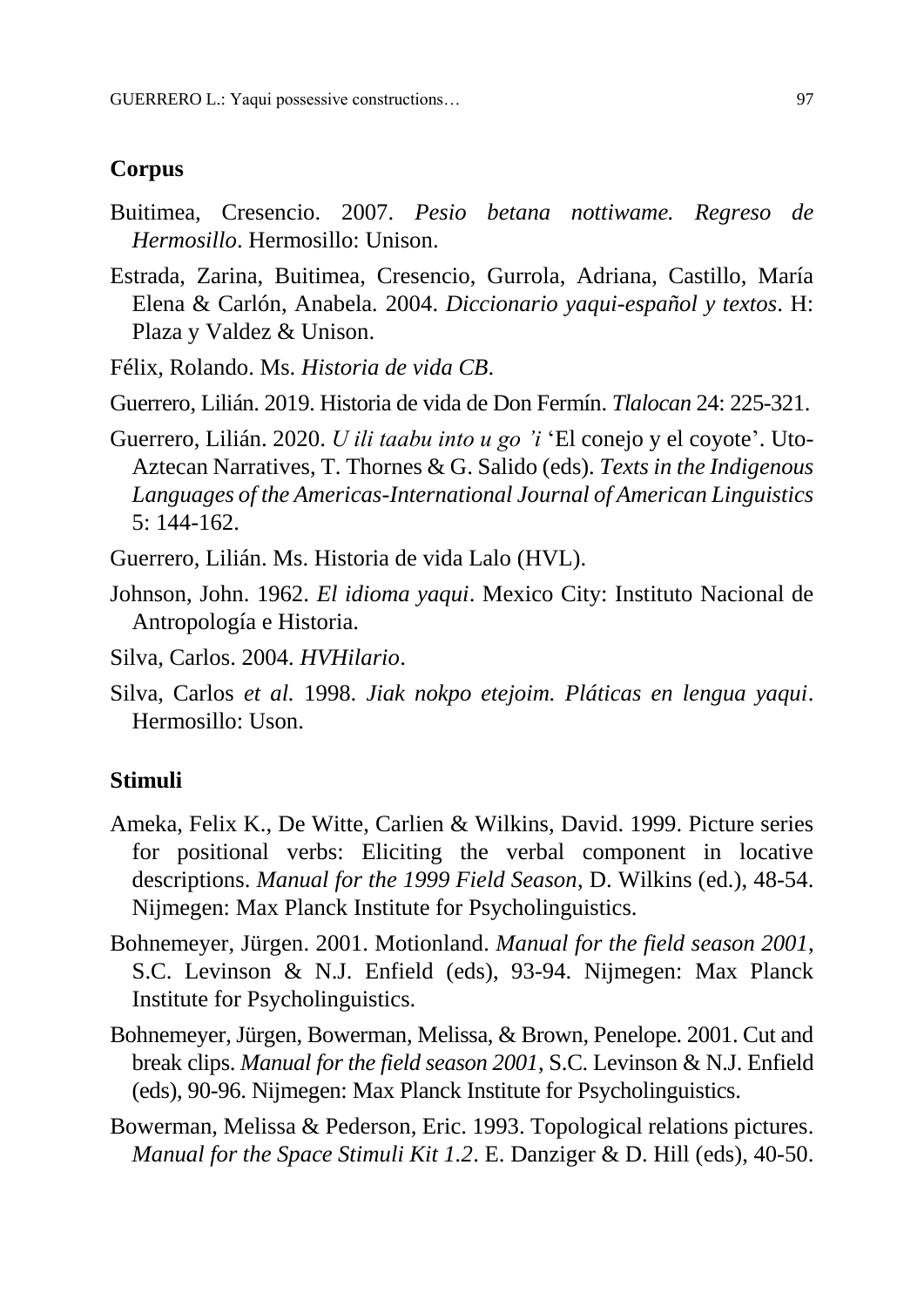Nijmegen: Max Planck Institute for Psycholinguistics, Cognitive Anthropology Research Group.

- Bowerman, Melissa, Gullberg, Marianne, Majid, Asifa, & Narasimhan, Bhuvana. 2004. Put project: The cross-linguistic encoding of placement events. *Field Manual* Volume 9, A. Majid (ed.), 10-24. Nijmegen: Max Planck Institute for Psycholinguistics.
- Chafe, Wallace. 1980. *The Pear Stories: Cognitive, Cultural, and Linguistic Aspects of Narrative Production*. Norwood, New Jersey: Ablex.
- Levinson, Stephen C. 2001. Motion verb stimulus, version 2. *Manual for the field season 2001*, S.C. Levinson, & N.J. Enfield (eds), 9-13. Nijmegen: Max Planck Institute for Psycholinguistics.
- Mayer, Mercer. 1969. *Frog, where are you?* New York: Dial Books for Young Readers.
- Seifart, Franck *et al.* ms. Visual material for dressing and undressing events.

#### **References**

- Aikhenvald, Alexandra. 2013. Possession and ownership: a cross-linguistic perspective. *Possession and ownership*, A. Aikhenvald & R.M.W. Dixon (eds), 1-64. Oxford: Oxford University Press.
- Álvarez, Albert. 2012. Estructuras posesivas en yaqui. *UniverSOS* 9: 115-131.
- Belloro, Valeria & Guerrero, Lilián. 2010. Sobre la función discursiva de la posposición de constituyentes en yaqui. *Análisis lingüístico: enfoques sincrónico, diacrónico e interdisciplinario*, R.M. Ortíz (ed.), 71-95. Hermosillo: Uson.
- Chappell, Hilary & McGregor, William. 1996. *The Grammar of Inalienability. A typological perspective on body part terms and the whole–part relation*. Berlin: Mouton de Gruyter.
- Croft, William. 1994. Voice: Beyond Control and Affectedness. *Voice: Form and Function*, B. Fox & P. Hopper (eds), 89-117. Amsterdam: John Benjamins.
- Dedrick, John & Casad Eugene. 1999. *Sonora Yaqui Language Structures*. Tucson: University of Arizona Press.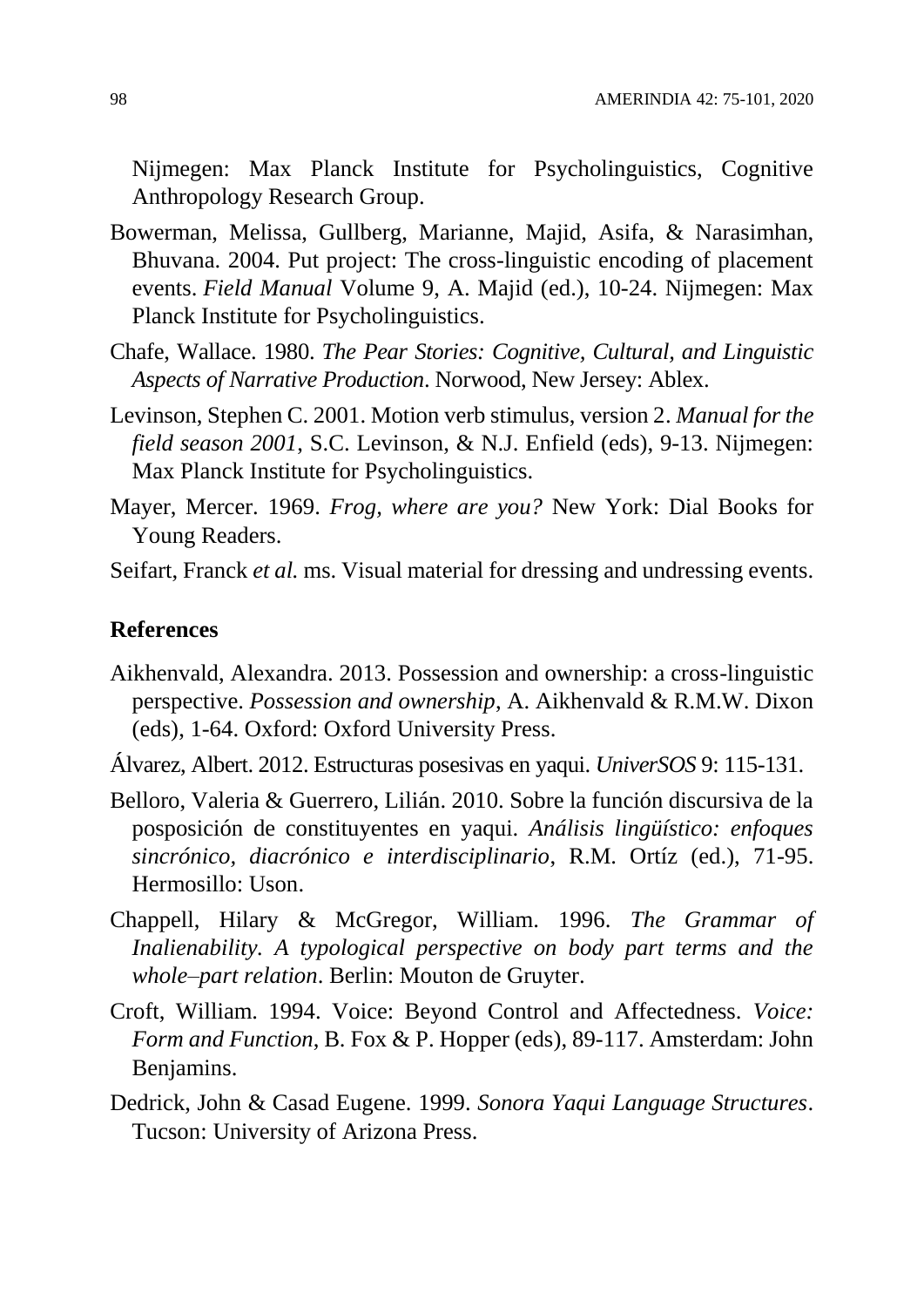- Guerrero, Lilián. 2006. *The Structure and Function of Yaqui Complementation*. Munich: Lincom.
- Guerrero, Lilián. 2007. Estructuras argumentales alternativas: las construcciones aplicativas en yaqui. *Mecanismos de voz, cambio de valencia y formación de palabra*. Z. Estrada *et al.* (eds), 199-228. Mexico City: Plaza y Valdés & Unison.
- Guerrero, Lilián. 2017. On purpose and causal adverbial clauses in Yaqui. *IJAL* 83: 679-718.
- Guerrero, Lilián. 2019a. Grammatical relations in Yaqui. *Argument selectors: A new perspective on grammatical relations.* A. Witzlack-Makarevich & B. Bickel (eds), 433-467. Amsterdam: John Benjamin.
- Guerrero, Lilián. 2019b. Propiedades formales y funcionales de las posposiciones en yaqui. *Adposiciones y elementos de su tipo en lenguas de América*. L. Guerrero (ed.), 513-560. Mexico City: UNAM.
- Guerrero, Lilián & Van Valin, Robert. 2004. Yaqui and the analysis of primary object languages. *International Journal of American Linguistics* 70: 290-319.
- Gurrola, Adriana. 2005. Posesión e individuación en yaqui. MA thesis, Universidad de Sonora.
- Haiman, John. 1985. *Natural syntax. Iconicity and erosion*. Cambridge: Cambridge University Press.
- Haspelmath, Martin. 1999. External possession in a European areal perspective. *External possession*, D. Payne & I. Barshi (eds), 109-135. Amsterdam: John Benjamins.
- Haspelmath, Martin. 2006. Explaining alienability contrasts in adnominal possession: economy vs. iconicity. *Syntax of the world's languages 2*, University of Lancaster.

<http://email.eva.mpg.de/~haspelmt/2006swl.pdf>

- Haugen, Jason. 2017. Derived verbs of Possession in Uto-Aztecan: Reconstruction and paths of changes. *Anthropological Linguistics* 59(2): 163-204.
- Heine, Bernd. 1997. *Possession. Cognitive sources, Forces, and Grammaticalization*. Cambridge: Cambridge University Press.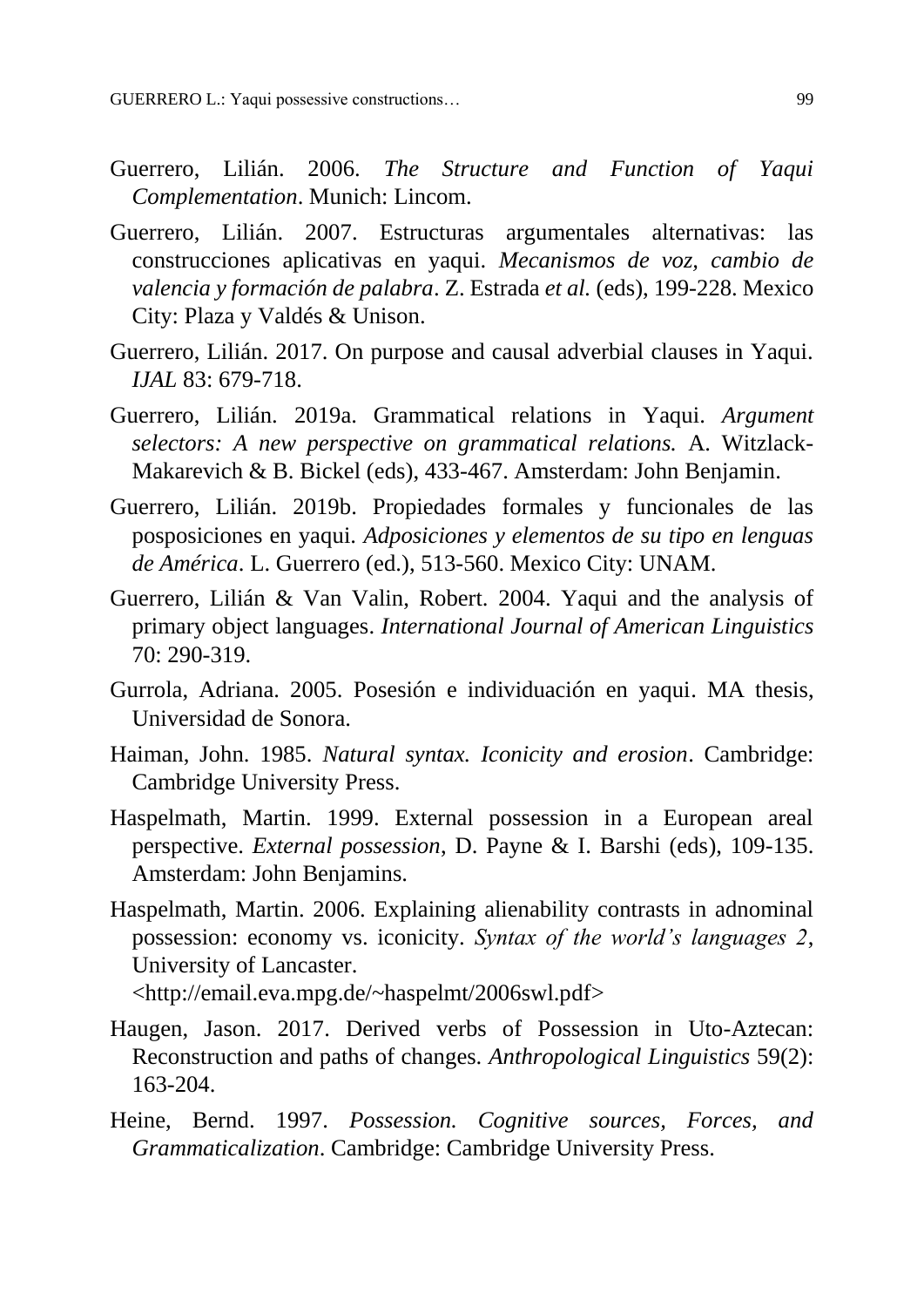- Jelinek, Eloise & Escalante, Fernando. 1988. Verbless possessive sentences in Yaqui. *In honor of Mary Hass: From the Hass Festival Conference on Native American Linguistics*, W. Shipley (ed.), 411-431. Berlin: Mouton de Gruyter.
- König, Ekkehard. 2001. Internal and external possessors. *Language Typology and Language Universals,* Vol. 2., M Haspelmath *et al.* (eds), 970-978. Berlin: Mouton de Gruyter.
- Langacker, Ronald W. 1977. *Studies in Uto-Aztecan grammar,* Vol. 1*, An overview of Uto-Aztecan grammar.* Dallas: Summer Institute of Linguistics & the University of Texas at Arlington.
- Lindenfeld, Jacqueline. 1973. *Yaqui syntax*. Berkeley: University of California.
- Lødrup, Helge. 2009. External and internal possessors with body part nouns: the case of Norwegian. *SKY Journal of Linguistics* 22: 221-250.
- McGregor, William. 2009. *The expression of possession*. Berlin: Mouton de Gruyter.
- Muchembled, Fany. 2010. La posesión predicativa en lenguas taracahitas. MA dissertation, Universidad de Sonora.
- Muchembled, Fany. 2014. La posesión predicativa en lenguas yutoaztecas. Phd dissertation, INALCO.
- Palancar, Enrique & Zavala, Roberto. 2013. *Clases léxicas, posesión y estructuras de cláusula compleja en Mesoamérica. Una introducción.*  Mexico City: CIESAS.
- Payne, Doris & Barshi, Immanuel. 1999. *External Possession*. Amsterdam: John Benjamins.
- Schaefer, Roland. 1999. On the properties of Emai possessors. *External possession*, D. Payne & I. Barshi (eds), 449-472. Amsterdam: John Benjamins.
- Seiler, Hansjakob. 1983*. Possession as an operational dimension of language*. Germany: Gunter Narr.
- Shibatani, Masayoshi. 1994. An Integrational Approach to Possessor Raising, Ethical Datives, and Adversative Passives. *Berkeley Linguistic Society* 20: 461-486.